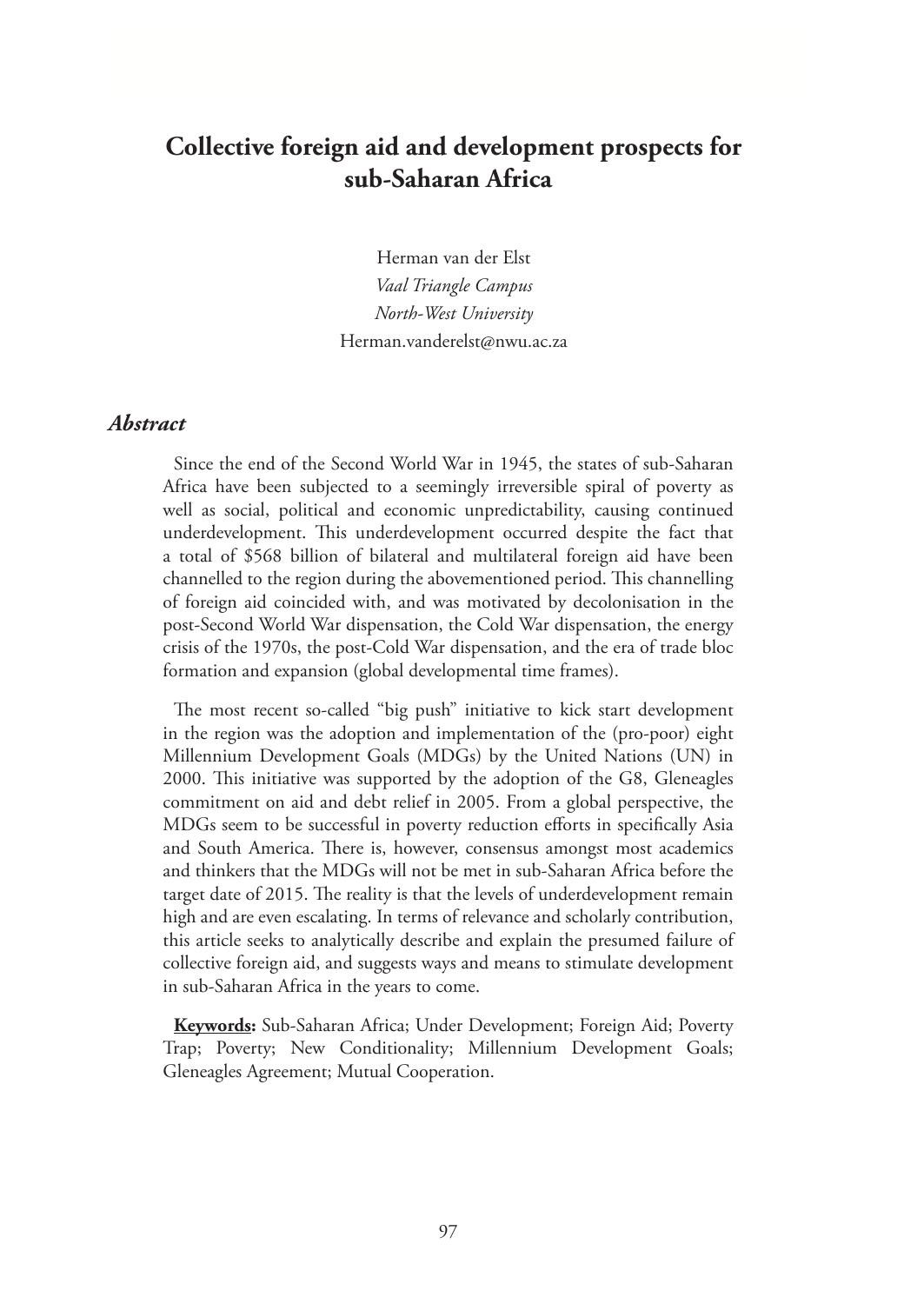### **Introduction**

In terms of per capita income and social welfare, (with a head count of 48% of the population) sub-Saharan Africa is known to be the most impoverished region in the world. The region shares certain common characteristics that point to extreme levels of poverty and underdevelopment.<sup>1</sup> These common characteristics are the result of similar internal and external experiences during the indicated developmental time frames.

For this reason, this article does not focus on a specific case study of a state in the region. The focus rather falls on the common development challenges facing the region as a whole. Although it is acknowledged that a variety of other internal and external factors contributed to the above underdevelopment, research revolves around foreign aid as a key concept of analysis.

On a macro level this article highlights the meaning of underdevelopment in sub-Saharan Africa as well as the origins, evolution and rationale behind collective foreign aid. On a micro level, the current development challenges that face sub-Saharan Africa are emphasised. Hereafter, a causal link will be established between the development challenges and the nature of contemporary guidelines for collective foreign aid. On an application level the article is narrowed down to the conclusive basis assumption that there seem to be no clear-cut short term solutions to the development challenges in the region. However, recommendations and suggestions on how to improve the effectiveness of foreign aid are provided. These recommendations centre on the notions of state specific developmental strategies and western accountability. In the absence of clear-cut solutions, it is argued that the effective use of the various forms of foreign aid must be based on a willingness to succeed.

In terms of the utilisation of collective foreign aid, the concepts of development and governance will feature prominently throughout the article. It is however recognised that both concepts remain multidimensional and complex. In other words, they are contested and interpreted differently by individuals or within specific contexts; within institutions, governments, localities or discourses. Against this background of complexity the success of collective foreign aid must be built on common ground relating to ways of governance and objectives of development. Therefore, there must be mutual

<sup>1</sup> Sustainable development solution network, "Global profile of extreme poverty", 2012 (available at http//:www. unsdns.org/wp-context/uploads/2014/02/12/10/15-Profile-of Extreme-Poverty.pdf/, as accessed on 25 June 2015), p. 3.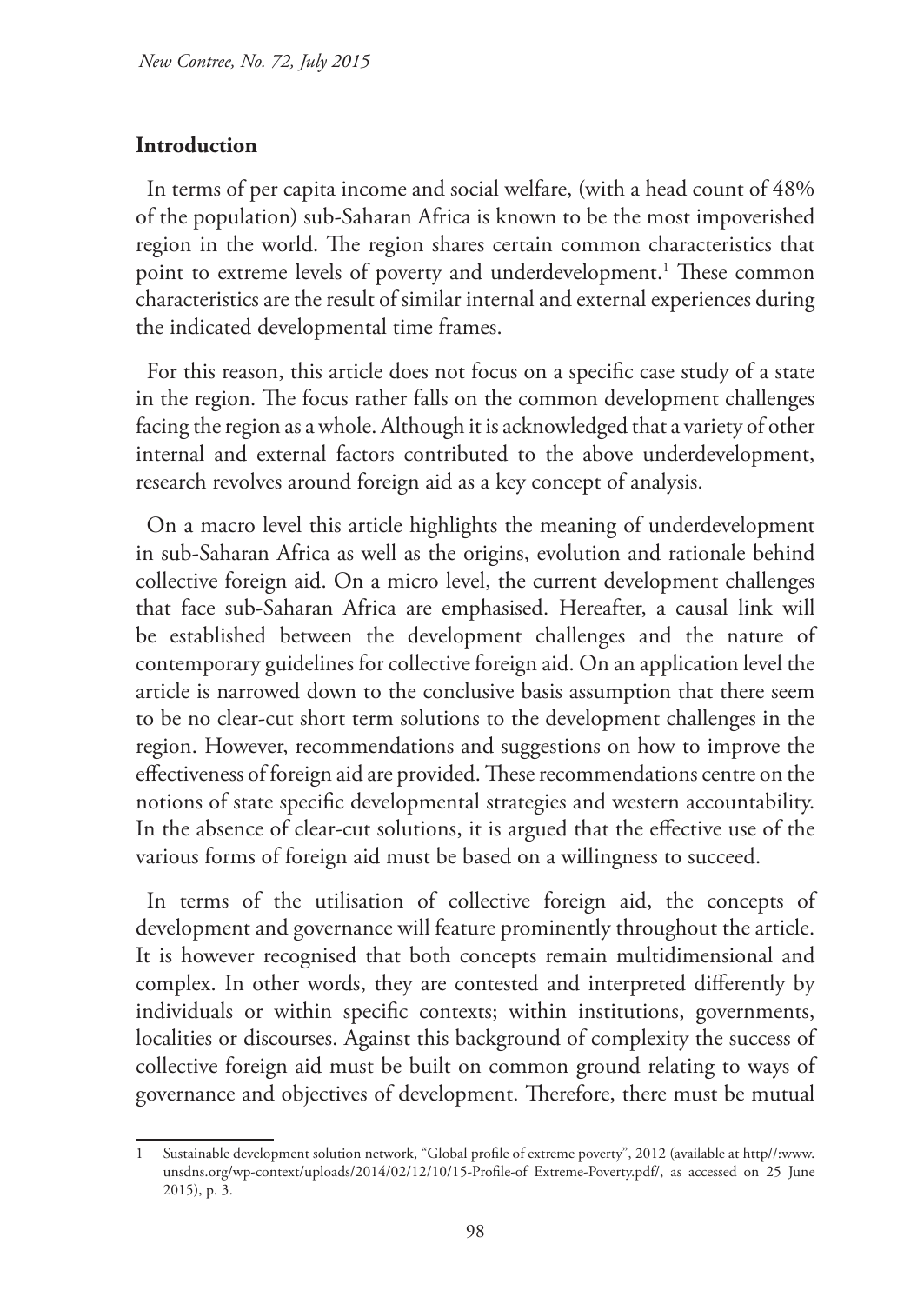cooperation, commitment, goodwill and trust between developed (donor) and developing (receiver) states.

### **Defining underdevelopment within the context of sub-Saharan Africa**

There seems to be a concentration of underdeveloped states in sub-Saharan Africa. According to the development criteria of the Freedom House Index, 13 of the 35 least developed states in the world are located in this region. These include states such as Cameroon, Congo, Gabon, Senegal, Tanzania, Uganda and others.2 <sup>3</sup> Although underdevelopment is a multidimensional and complex phenomenon, for the purposes of this article, it is described as a situation within a state where there are persistently low levels of economic growth in conjunction with poverty; low per capita income; low consumption levels; poor health services; high mortality rates; high birth rates and a dependence on various forms of aid by other (more developed) states. According to Iwayeni, underdevelopment relates to a state that is not well developed, has insufficient resources and is unable to sustain the economy and provide social and political stability to its population.<sup>4</sup> The status of underdevelopment in a state can, therefore, be linked to a variety of historical and contemporary internal and external events. In line with the purposes of this article, Nagle links the following broad characteristics with underdevelopment in a developing state, namely: demographic variety and diversity, an absence of economic growth, global marginalisation, failure to modernise with low levels of technology, and an absence of political freedom and stability in terms of governance.<sup>5</sup> It should be the purpose of foreign aid to overcome these conditions.

# **A holistic perspective on the origin, evolution and rationale behind collective foreign aid**

As a point of departure, it is assumed that collective foreign aid has failed in Africa, and more particularly in sub-Saharan Africa. The World Bank defines foreign aid as "A transfer of resources, which comprises either financial

<sup>2</sup> J Mccormick, *Comparative politics in transition* (Belmont, Thomson Press, 2007), p. 370.

<sup>3</sup> KJ Sithole, "The role of foreign aid and the underdevelopment of the states in sub-Saharan Africa", M.A, NWU, 2014, p. 1.

<sup>4</sup> A Iwayeni, *Economic development and sub-Saharan Africa economies in a global perspective* (Ibadan, Ibadan Press, 2008), p. 30.

<sup>5</sup> G Nagle, *Development and underdevelopment* (London, Macmillan 1998), p. 143.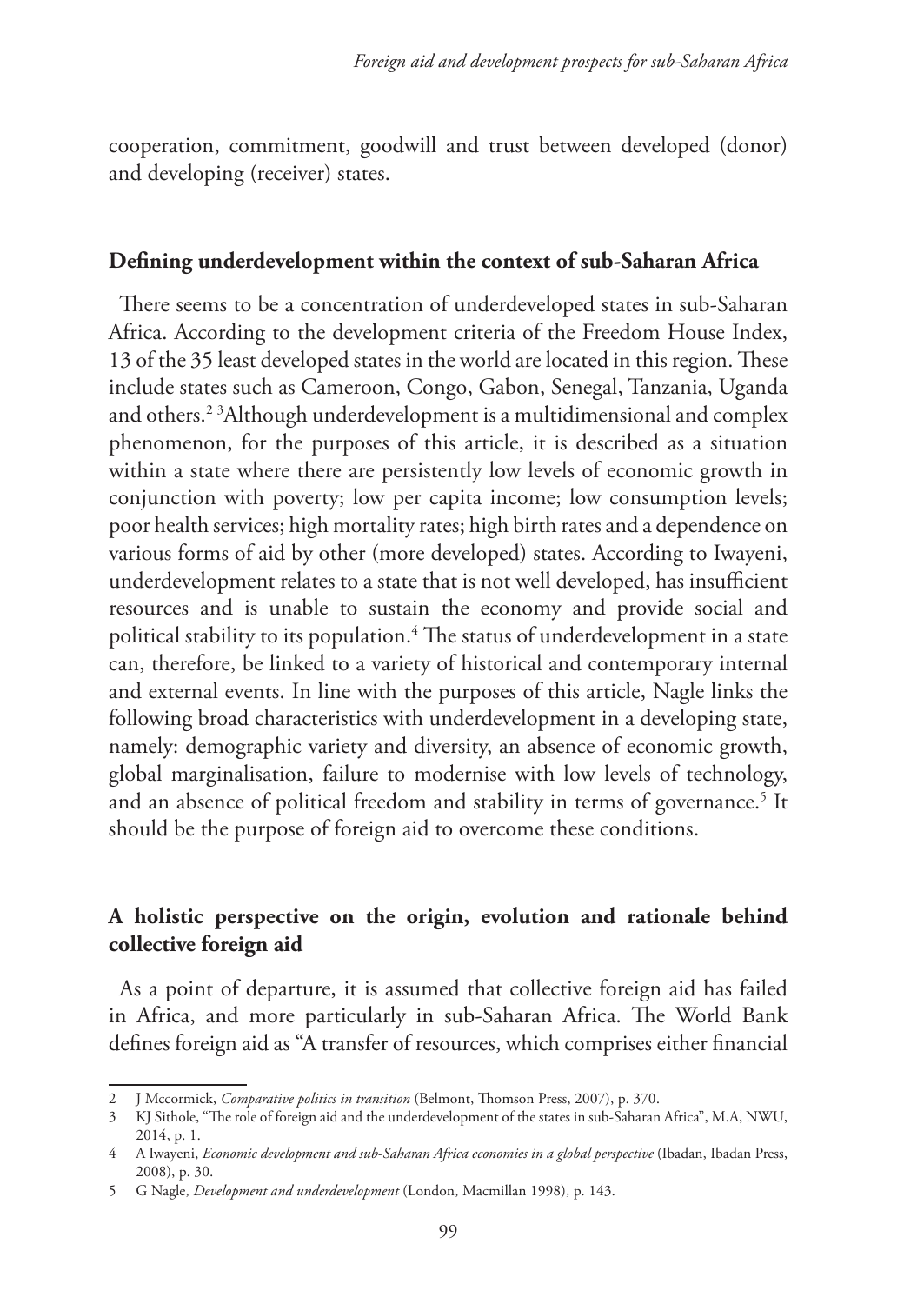assistance (grants and concessional loans), food, medical and military or technical assistance given to a deserving state".6 Alwang and Norton perceive foreign aid as a variety of donations of money, goods or services from one nation to another for developmental purposes. Such donations can be made in support of a humanitarian and altruistic purpose, or to advance the national interests of the donor state by means of, for example, preferential access to the markets of the receiver state.<sup>7</sup>

Foreign aid in its current form can be traced back to the period after the Second World War when there was a need to rebuild the destructed economies and infrastructures of Western Europe. In order for this objective to be achieved, the United States of America (USA) sponsored aid in the form of the "Marshall plan". This plan was successfully used to reconstruct the economies and infrastructures of Western Europe within a short space of time.8 In the post-colonial era it was believed that the success model of the Marshall plan could be replicated in developing regions, such as sub-Saharan Africa.

After the success of the Marshall plan, foreign aid gradually evolved and took on various forms. In 1944, multilateral aid led to the establishment of lending institutions such as the International Monetary Fund (IMF) and the World Bank. The purpose of the establishment of these two institutions was to assist with debt relief and promote economic development in poorer states.<sup>9</sup> This was followed by the establishment of other specialised organisations which provided development assistance to developing states. Krueger et al. show that in the late 1950s and 1960s several other multilateral assistance organisations were established, such as the Inter-American Bank in 1956, the concessional affiliate of the World Bank in 1960 and the three regional development banks established in Africa, the Caribbean and Asia.10

The establishment of foreign aid agencies led to many developing states in Asia, South America and sub-Saharan Africa requesting financial assistance in the postcolonial dispensation. Foreign aid can be provided in tied, voluntary,

<sup>6</sup> World Bank, *Selected world development indicators* (New York, Oxford University Press 1997) p. 12.

<sup>7</sup> J Alwang & GW Norton, *Introduction to the economics of agricultural development* (New York, McGraw Hill, 1995), p. 374.

<sup>8</sup> AK Reinert & SR Rajan, *The Princeton encyclopedia of the world economy* (New Jersey Princeton University Press, 2009), pp. 42-43.

<sup>9</sup> G Crawford, *Foreign aid and political reform: A comparative analysis of democracy assistance and political conditionality* (New York, Palgrave, 2001), p. 67.

<sup>10</sup> AO Krueger, C Michalopoulos & VW Ruttan, *Aid and development* (London, John Hopkins University Press, 1989), p. 34.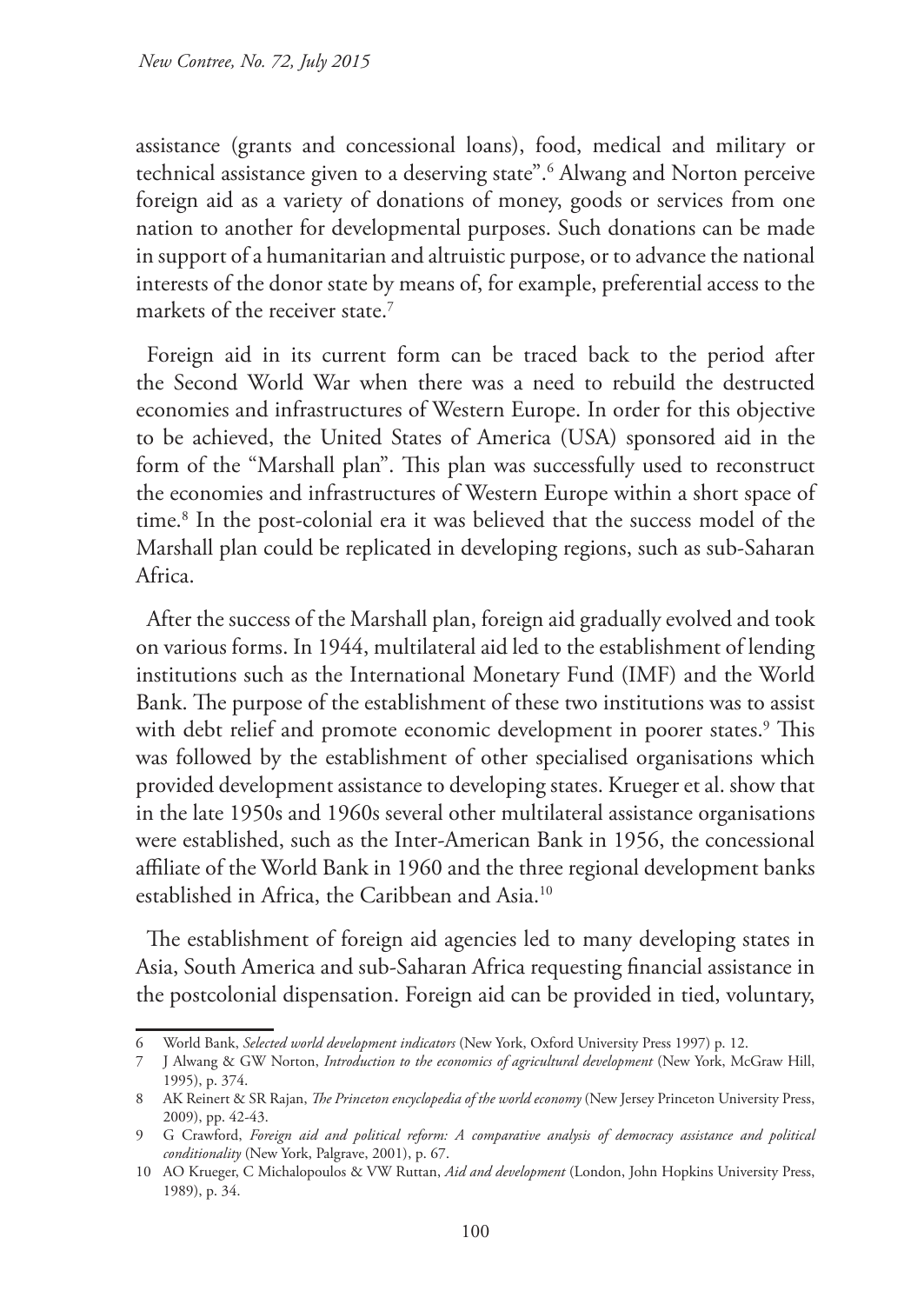food, emergency and humanitarian categories. In this regard, new plans and initiatives were implemented to grow the economies and reduce poverty in recipient development states.

# **The link between foreign aid and continued underdevelopment in sub-Saharan Africa**

When many sub-Saharan African states gained their independence in the late 1950s and 1960s, there was global optimism that the region would prosper and that the influence of the former colonisers would be reduced or eliminated.11 However, during the Cold War both the USA and the Soviet Union used sub-Saharan African states (and underdeveloped states in other parts of the world) as military and ideological arenas of competition (the so-called East-West conflict) for supremacy. In essence, states had to align themselves with the ideological beliefs of either the East or the West in exchange for foreign aid. This meant that the focus of relations fell on the ideological competition between the former Soviet Union and the USA at the expense of sustainable development in sub-Saharan Africa. This trend was also reflected in the flows, format and types of foreign aid provided to the region. In general, the ideologically motivated interference of the super powers during the Cold War period in sub-Saharan Africa contributed to underdevelopment and had a negative influence on industrialisation and sustainable economic development. When the Cold War ended towards the end of the 1980s, the majority of sub-Saharan African states were poor; their economies had collapsed; there was an absence of industrialisation; there was political instability; and many had extremely high rates of foreign debt.<sup>12</sup>

Due to continued underdevelopment in the form of production and industrialisation failures, political instability, as well as a series of global economic downturns since the 1970s (including the energy crisis, the debt crisis and economic stagnation), an initiative of so-called structural adjustment was spearheaded by the IMF and the World Bank. Access to IMF or World Bank funds was tied to certain sets of preconditions known as Structural Adjustment Programmes (SAPs).13 Under the SAPs, funds were loaned to

<sup>11</sup> BI Logan & K Mengisteab, *Beyond economic liberalization in Africa*: *Structural adjustments and the alternative* (London, ZED Books,1995), p. 3.

<sup>12</sup> RW Keylor, *The twentieth-century world: An international history* (New York, Oxford University Press, 1996), p. 36.

<sup>13</sup> K Shillington, *History of Africa* (Oxford, Macmillan, 1995), p. 42.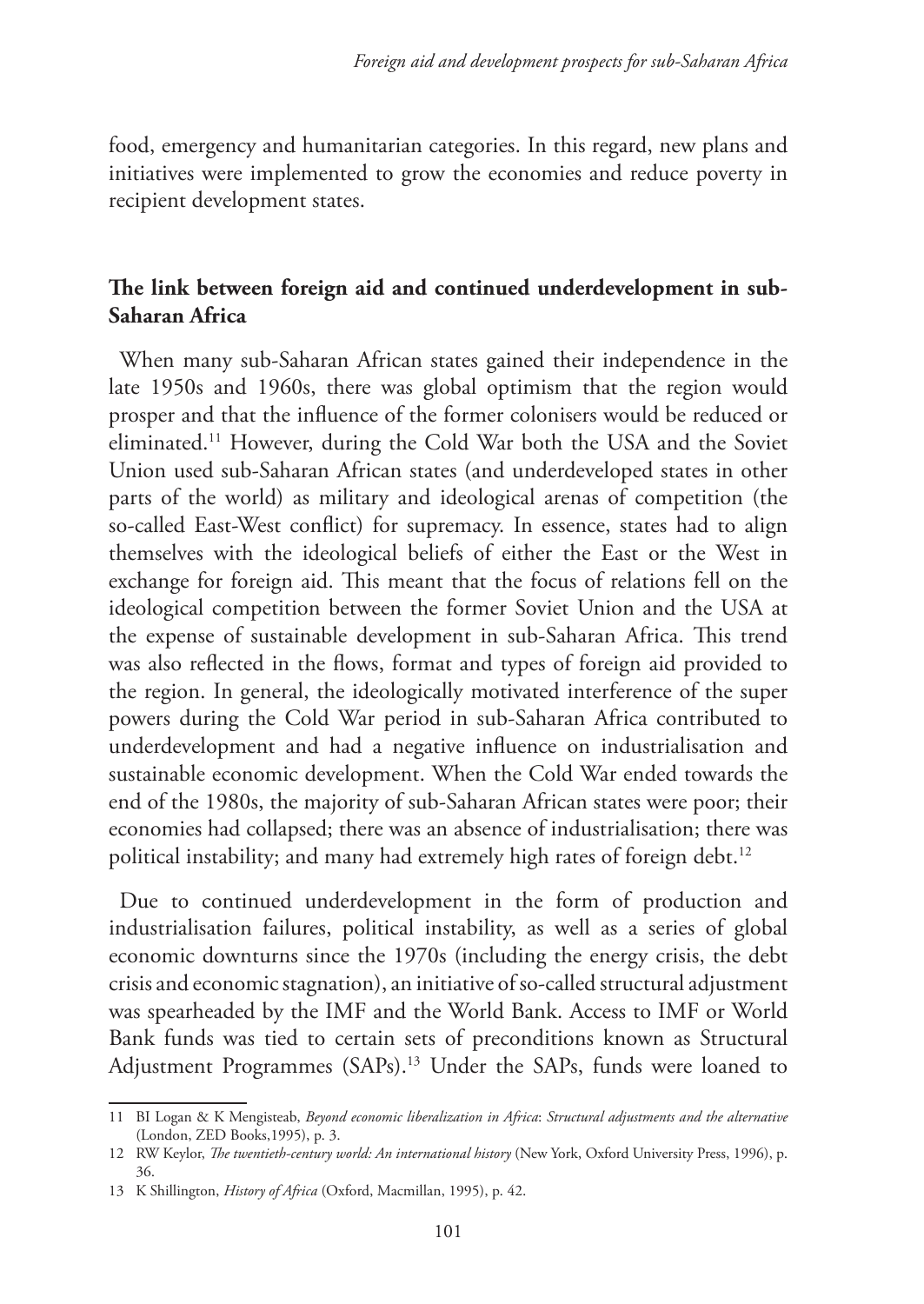developing states on condition that they adjusted their political and economic systems in line with prescribed guidelines of the IMF or World Bank. The SAPs laid down specific conditions which states had to adopt and follow in order to qualify for loans.14 According to Sithole, SAPs had in brief terms two overarching aims, namely to reduce the role of the state in the economy and to provide funds and develop the private sector.<sup>15</sup>

In other words, governance structures had to be transformed towards western development objectives. For any developing state to qualify for foreign aid in the form of a loan, it had to accept the conditions of the SAPs as prescribed. This meant recipient states had to restructure their political systems and economies toward continued democratisation and participation as set out by the IMF or World Bank.16 In terms of restructuring developing economies, Van der Elst furthermore states that the SAPs aimed to promote freemarket practices, encourage export-driven economies and the devaluation of currencies in order to develop the private sector and ensure sustained growth. This was to be achieved by increasing the mobility of production factors (such as labour and raw materials) and by decreasing economic discrepancies.17 In many instances SAPs lead to a reduction of state expenditure health care, education and food security in states such as Zimbabwe, Senegal, Nigeria and the Ivory Coast. Reduced government involvement resulted in aggravated levels of poverty and underdevelopment in these sectors.<sup>18</sup>

As a result of SAPs, economic reforms and industrialisation strategies, in many instances, failed in sub-Saharan Africa. A key reason for this failure was the required switch in production from agricultural produce to manufactured goods that could be exported to industrialised states.<sup>19</sup> This necessity to change production or consumption patterns had a negative economic impact on sub-Saharan African states because the majority of the states in the region mainly exported agricultural products. Not only was there a decline in demand for

<sup>14</sup> Whirled Bank Group, "Structural Adjustment program: a world full of poverty", 1995 (available at http//:www. whirledbank.org/ development/SAP.html, as accessed on 7 January 2011), p. 9.

<sup>15</sup> KJ Sithole, "The role of foreign aid and the underdevelopment of the states in sub-Saharan Africa", M.A, NWU, 2014, p. 49.

<sup>16</sup> P Burnell, V Randall & L Rakner, *Politics in the developing world* (Oxford, Oxford University Press, 2011), p. 311.

<sup>17</sup> H Houngnikpo & H Kyambalesa, *Economic integration and development in Africa* (Hampshire, Ashgate, 2006), p. 134.

<sup>18</sup> DE Logie & J Woodroffe, "SAPs: The wrong prescription for Africa", *BMJ*, 307, July 1993, pp. 42-43.

<sup>19</sup> D Tengu, "How the International Monetary Fund/ World Bank and Structural Adjustment Program destroyed Africa" (available at http://www.skyscrapercity.com/showthread.php? t=1297403, as accessed on 7 September 2010), p. 4.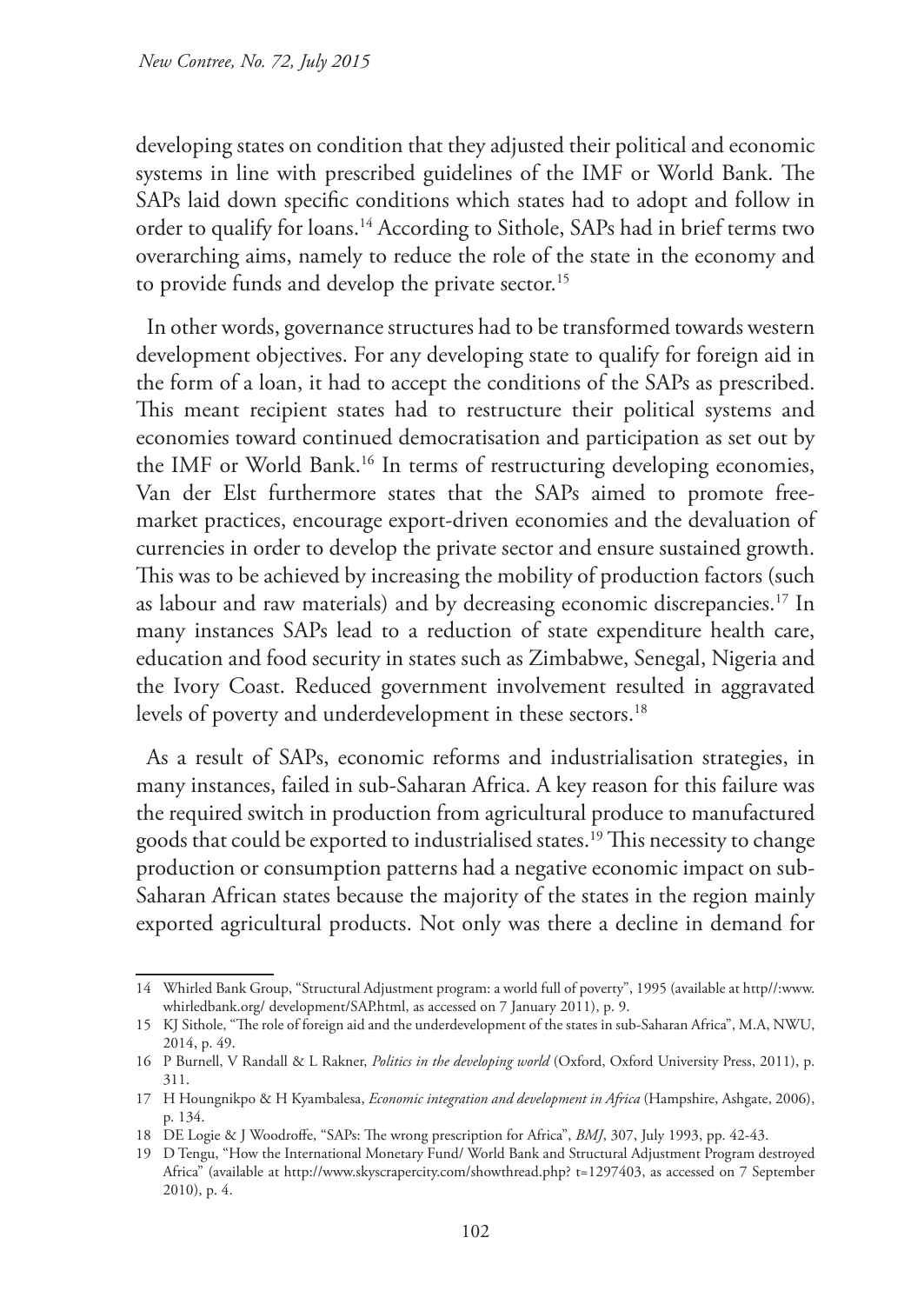agricultural produce that these African states traditionally exported, but these commodities also fetched lower world market prices in comparison to manufactured products.20 As a result of this, many economies in sub-Saharan Africa further weakened.

The conditions of SAPs in sub-Saharan African states often led to the collapse of domestic manufacturing, costly replacement of domestic production with imported consumer goods and decreasing of GDPs. The Marshall plan was successful because it provided grants instead of loans with interest. In contrast, the SAPs provided loans with (preferential) interest rates, but they had to be repaid. As a result of the failure of SAPs, many states in the sub-Saharan African region were unable to repay their loans and had to request additional funds.<sup>21</sup> This, in turn, increased levels of foreign debt in the sub-Saharan African region.

In the post-Cold War era, the ideological rationale for state interaction was replaced by an economic imperative.<sup>22</sup> This led to; inter alia, the formation of trade blocs such as the EU, the North American Free Trade Area (NAFTA), and the Association for South East Asian Nations (ASEAN), Asia-Pacific Economic Cooperation (APEC) and the Central American Free Trade Agreement (CAFTA).<sup>23</sup> This meant that trading became more inwardly turned and protectionist.<sup>24</sup> The formation of trade blocs coincided with the establishment of trade barriers which restricted developing states' export abilities. Historically, sub-Saharan Africa's export produce has mainly consisted (and still does) of primary agricultural products and raw mineral commodities.25 This dependency on primary raw material exports and the global high demand for manufactured goods lead to decreasing export earnings and higher import costs.<sup>26</sup> As a result of the above protectionist trends, it became more difficult for sub-Saharan African states to gain access to developed markets. The protectionist nature of trade bloc formation had

<sup>20</sup> AB Adu, *African perspectives on colonialism* (London, Johns Hopkins Press, 1987), p. 57.

<sup>21</sup> N Balaam & M Veseth, *Introduction to international political economy* (New York, Prentice Hall, 1996), p. 162.

<sup>22</sup> P Burnell, V Randall & L Rakner, *Politics in the developing world* (Oxford, Oxford University Press, 2011), p. 103.

<sup>23</sup> B Jeyifo, *Africa in the world and the world in Africa* (New Jersey, Africa World Press, and Red Sea Press, 2007), p. 54.

<sup>24</sup> AA Gordon & DL Gordon, *Understanding contemporary Africa* (Boulder, Colorado, Lynne Rienner Publishers, 2007), p. 357.

<sup>25</sup> K Shillington, *History of Africa* (Oxford, Macmillan, 1995), p. 55.

<sup>26</sup> D Tengu, "How the International Monetary Fund/ World Bank and Structural Adjustment Program destroyed Africa" (available at http://www.skyscrapercity.com/showthread.php? t=1297403, as accessed on 7 September 2010), p. 4.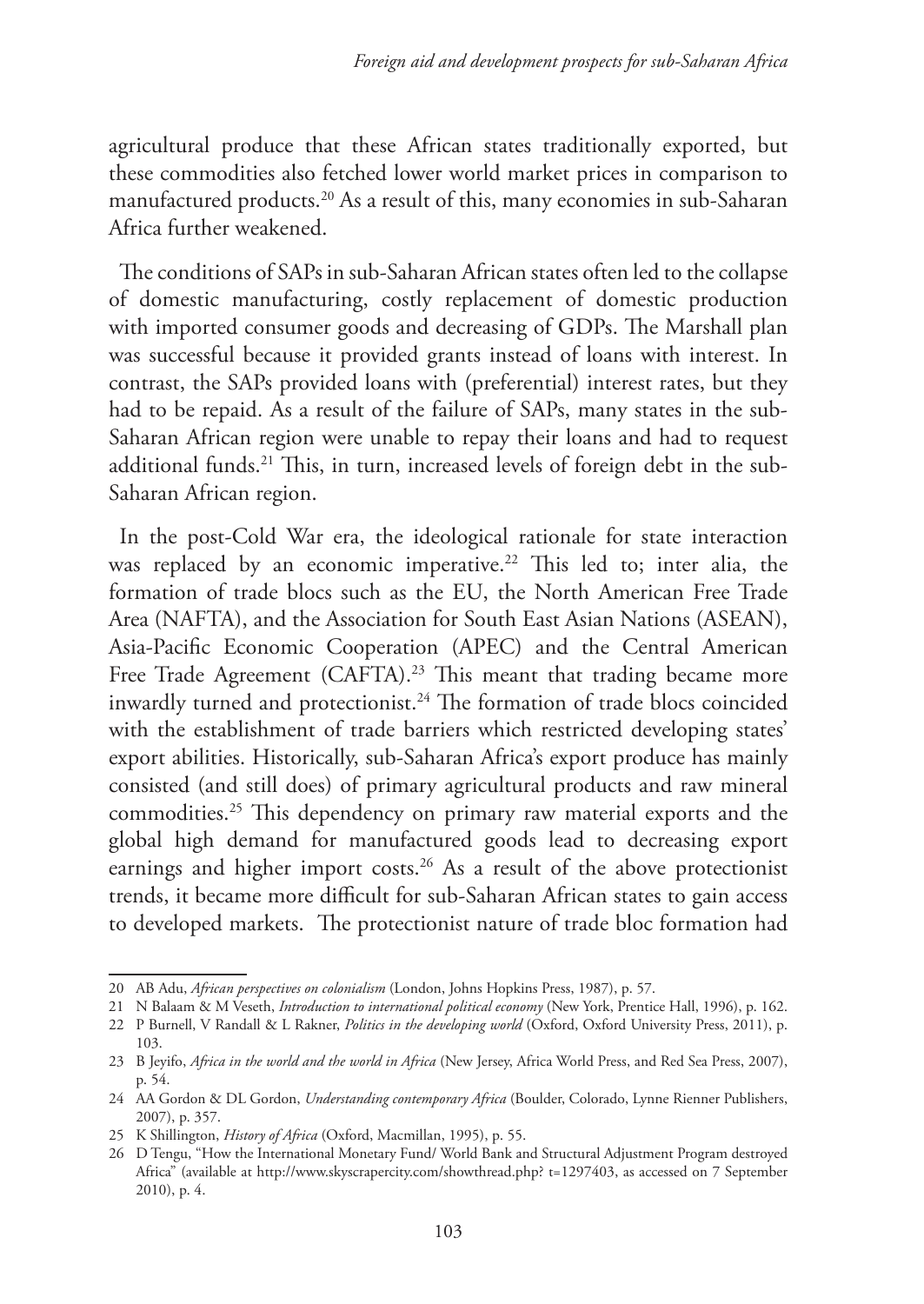negative effects on the region's already weak economies and industrialisation prospects. In terms of the provision of foreign aid to sub-Saharan Africa, there was also a shift in priorities. Foreign aid was now directed towards the more promising and untested markets of Eastern Europe.<sup>27</sup> In contrast to sub-Saharan Africa, these states were geographically closer to, for example, the EU and had better developed infrastructures and economies, as well as populations with higher levels of literacy.<sup>28</sup> Thus, these regions were more attractive for investment and foreign aid purposes than the sub-Saharan states.

#### The poverty trap as a cause of continued underdevelopment in sub-**Saharan Africa**<sup>29</sup> <sup>30</sup>

According to Brown, developmental success in sub-Saharan Africa remains marginal and is even failing. In essence, political systems remain unstable and many states in the region are exposed to a so-called poverty trap due to a variety of internal and external factors. The Investopedia defines the poverty trap as follows: "A mechanism which makes it very difficult for people to escape poverty. A poverty trap is created when an economic system requires a significant amount of various forms of capital in order to earn enough to escape poverty" (see image 1 below).

Image 1: "The poverty trap"



Source: JD Sachs, *Investing in development: a practical plan to achieve the Millennium Development Goals*, (London, Earthscan, 2006), p. 4.

<sup>27</sup> KJ Sithole, "The role of foreign aid and the underdevelopment of the states in sub-Saharan Africa", M.A, NWU, 2014, p. 53.

<sup>28</sup> RO Slater & BM Schutz, *Global transformation in the third world* (Boulder, Lynne Rienner, 1993), p. 213.

<sup>29</sup> Investopedia "Poverty trap" (available at http://www.investopedia.com/terms/p/poverty-trap.asp, as accessed on 12 March 2012), p. 2.

<sup>30</sup> S Brown, *Foreign aid in practice* (London, Pinter, 1990). p. 1.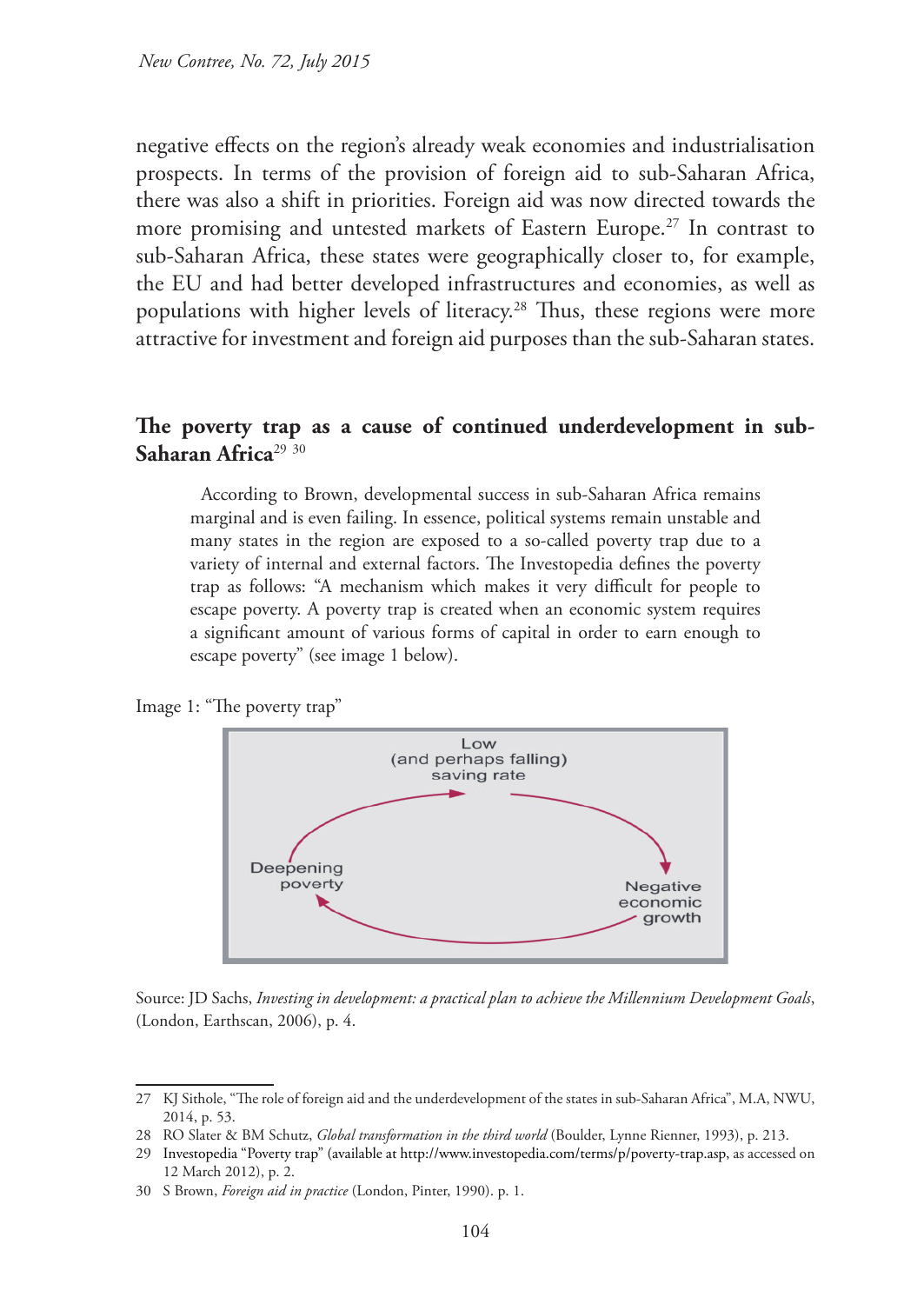It is argued that this poverty trap sustains a cycle of underdevelopment and poverty which is difficult for a developing state to overcome. Despite definite, but isolated examples in economic growth and development progress, sub-Saharan Africa remains subjected to numerous poverty-related challenges.<sup>31</sup> These include continued underdevelopment in the form of economic decline; human insecurity; political instability; inadequate health services; disease; and excessive population growth. For example in 2013, 48 percent of the population in the region was living on less than US \$1,25 per day.<sup>32</sup> As a result of accelerated population growth, the number of people in this category seems to be increasing. According to the Human Development Index, many states in the region are categorised as having a low level of human development. In addition to widespread poverty, health challenges and economic stagnation in the region and a population explosion remain at the order of the day. In 1989, according to the World Bank, the population in sub-Saharan Africa was at 450 million people and in 2005 it had increased to 905 million.<sup>33</sup> Other examples of low levels of human development are the low representation of women in governmental decision-making positions, low literacy rates for female learners, and gender violence.

As indicated, the sub-Saharan African states continue to be subjected to high levels of poverty, underdevelopment and therefore an inability to integrate themselves into the global economy.34

# **Overcoming the poverty trap as a rationale for the provision of collective foreign aid to the states in sub-Saharan Africa**

At the end of the previous millennium there was a global realisation that development in developing states cannot be stimulated by mostly focusing on economic growth and continued liberalisation. This realisation led to a pro-poor strategy or a so-called new-conditionality in terms of setting

<sup>31</sup> World bank, "Millennium development goals: Promote gender equality and empower women by 2015", 2011 (available at http://www.worldbank.org/ mdgs/gender.html, as accessed on 7 February 2012), p. 6.

<sup>32</sup> L Chandy, N Ledlie, & V Penciakova, "Africa's challenge to end extreme", 2013 (available at http://www. brookings.edu/blogs/up-front/posts/2013/05/29-africa-challenge-end-extreme-poverty-2030-chandy, as accessed on 26 June 2015), pp. 1-6.

<sup>33</sup> World bank, "Millennium development goals: Promote gender equality and empower women by 2015", 2011 (available at http://www.worldbank.org/ mdgs/gender.html, as accessed on 7 February 2012), p. 5.

<sup>34</sup> KJ Sithole, "The role of foreign aid and the underdevelopment of the states in sub-Saharan Africa", M.A, NWU, 2011, p. 61.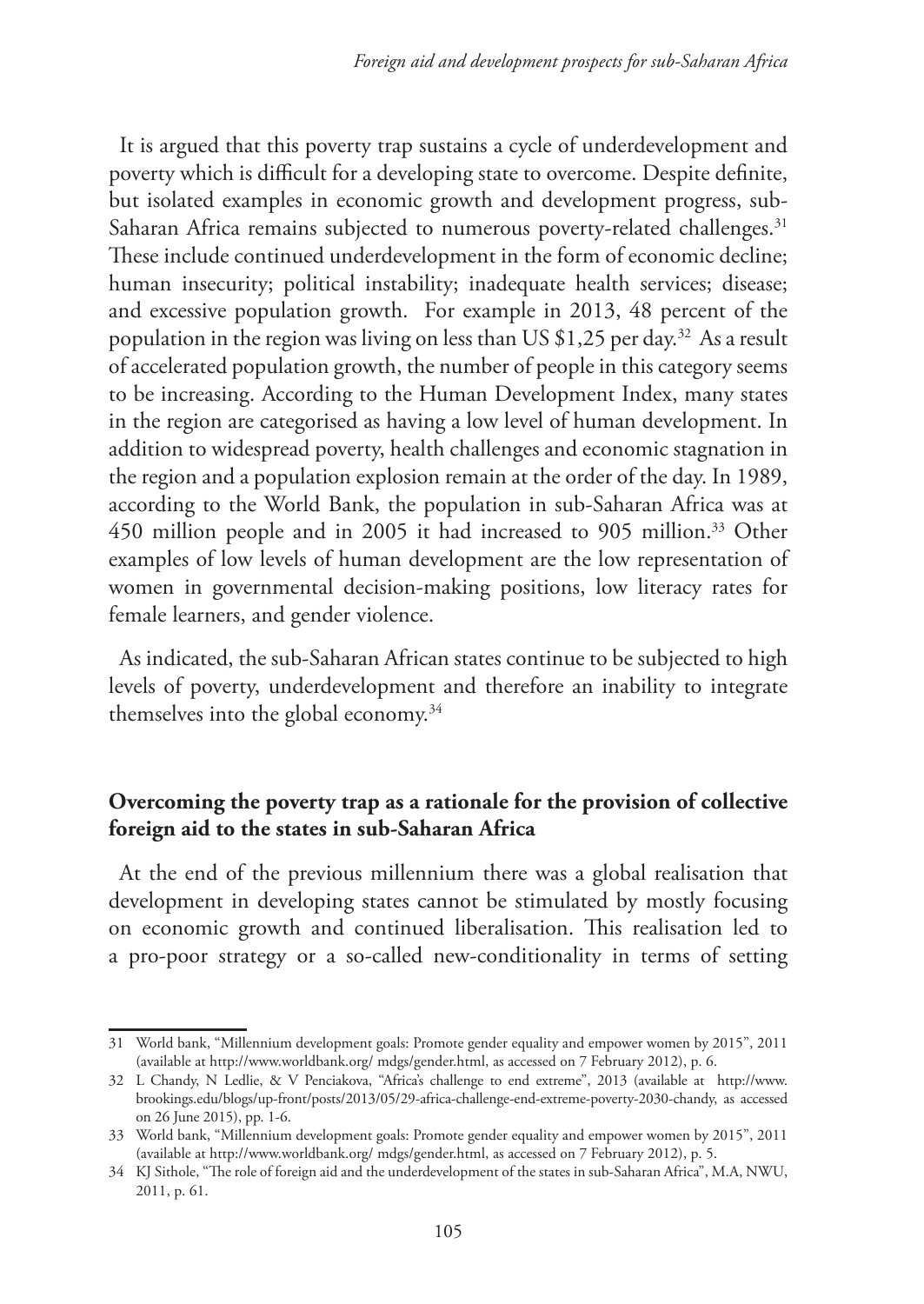development objectives.<sup>35</sup> Therefore, a decisive shift took place in terms of global thought towards poverty reduction, as an instrument for stimulating development in developing states.<sup>36</sup> In concrete terms, it was believed that once the basic needs of the poorest of the poor in developing states had been satisfied, a solid platform had been created for continued democratisation and the liberalisation of political and economic systems.<sup>37</sup>

Many developing states are faced with economic developmental challenges. The Organisation for Economic Cooperation and Development (OECD), through its Development Assistance Committee (DAC), has introduced international guidelines on how poverty can be reduced and eliminated if developed states, donor agencies and recipient states work together in terms of the provision of foreign aid. The reduction of extreme poverty in any state is based on good governance, well-structured markets for trading, sustainable use of natural resources and growth policies that benefit the poor.<sup>38</sup> For economic growth to be achieved, reforms must also be geared to reduce inequalities with regard to human capabilities.<sup>39</sup> Productive resources for economic development such as land, training and credit are necessary if individuals are to participate in economic growth. In this regard the OECD points out that "the national, regional and continental economy can grow in a multitude of ways and can at the same time promote gender equality, reduce poverty, and sustain practical development". This requires a partnership between the donor and receiver, as well as inputs from the civil society of the state concerned. The following OECD focus areas serve as guidelines for collective poverty reduction strategies as collective foreign aid objectives:

### *Basic social services for human development (basic needs approach)*

The promotion of human development is a measure to ensure that poor

<sup>35</sup> A Evans, "The new conditionality: The politics of poverty reduction strategies*"*, *Development in practice*, 16, June 2006, p. 373.

<sup>36</sup> United Nations, "Keeping the promise: United to achieve the millenium development goals", 2010 (available at http://www.un.org/milleniumgoals/, as accessed on 20 October 2010), pp. 1-4.

<sup>37</sup> JD Sachs, *Investing in development: A practical plan to achieve the Millennium Development Goals* (London, Earthscan, 2006), p. 3.

<sup>38</sup> Organisation for economic co-operation and development (OECD), "Shaping the 21st century: The contribution of development cooperation", 2001 (available at http://www.oecd.org.pdf, as accessed on 11 November 2011), p. 4.

<sup>39</sup> Organisation for economic co-operation and development (OECD), "Shaping the 21st century: The contribution of development cooperation", 2001 (available at http://www.oecd.org.pdf, as accessed on 11 November 2011), p. 2.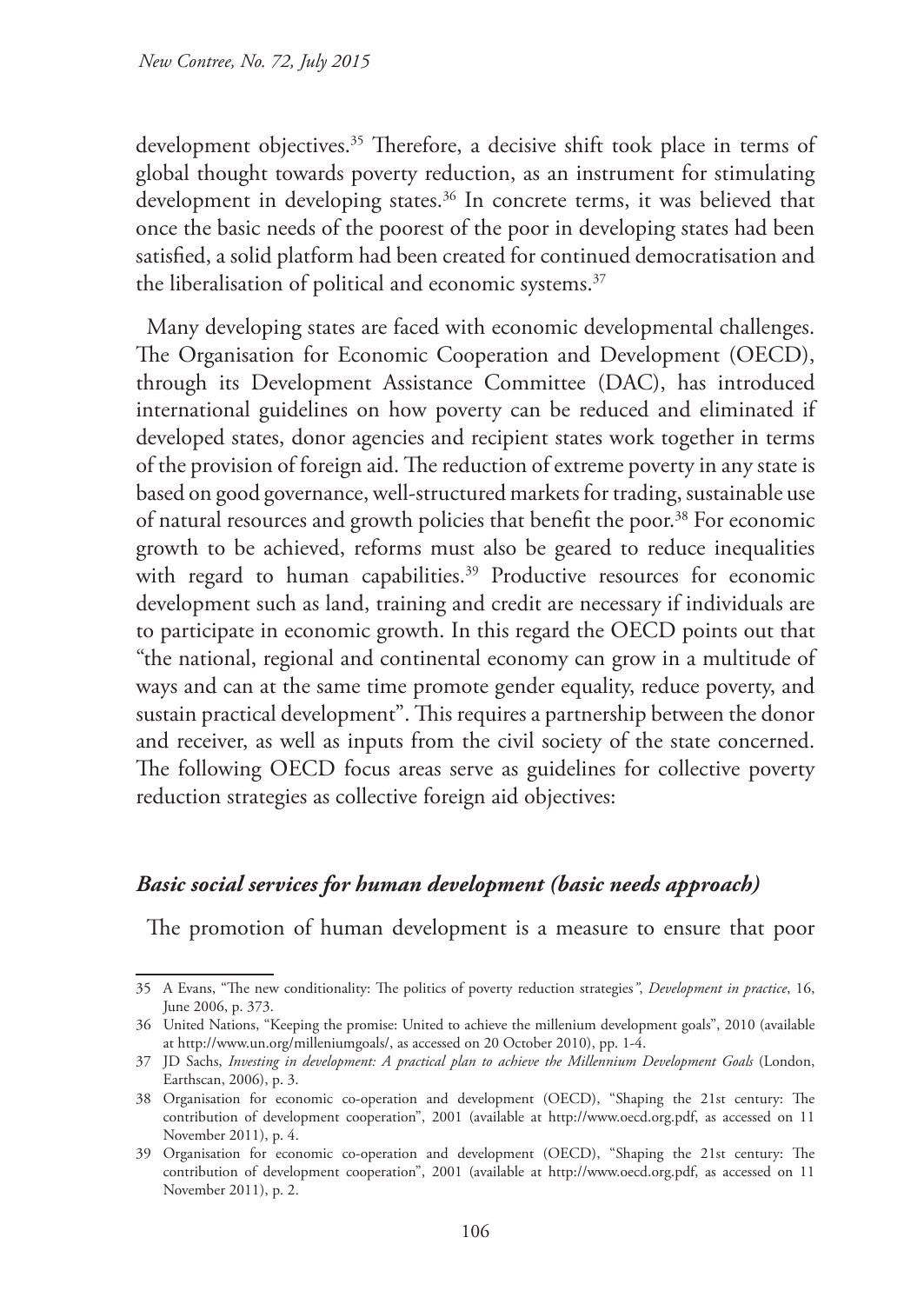people have an adequate income, shelter from the elements, unlimited access to safe drinking water, decent schools and improved and sustained quality of life.40 For poor people to live a long and better life, the state must ensure that health facilities are adequate and that free or low priced medication is available. Furthermore, fully functional schooling with trained teaching staff must be provided and equal education opportunities must be available to all.<sup>41</sup> In many sub-Saharan African states such as Nigeria, Ethiopia, the Ivory Coast, Burkina Faso, Kenya and Niger people are unable to access these services due to a lack of funds or foreign aid combined with weak governance structures.<sup>42</sup> Furthermore, poor institutions for accountability mean that there is little or no control over the quality of services that are provided. To combat this, the OECD introduced new measures to improve human development in poor states. Pro-poor methods of financing public social services with taxes and in some cases user fees, should be carefully studied, adapted if necessary, and monitored to ensure access, affordability and quality.

# *Human security: Reducing vulnerability and managing shocks (antipoverty action)*

Anti-poverty action should focus on reducing the numerous sources of risk such as environmental hazards. According to the OECD, providing human security in a state entails ensuring that occurrences such as droughts, famine, earthquakes, floods and other natural disasters are dealt with effectively. As a result of the above occurrences, many poor people are faced with risks such as food shortages, unemployment, sickness and a variety of economic implications (shocks) as a result of environmental disasters. These threats require the establishment of pro-active social protection programmes as a developmental priority.<sup>43</sup>

<sup>40</sup> Organisation for economic co-operation and development (OECD), "Shaping the 21st century: The contribution of development cooperation", 2001 (available at http://www.oecd.org.pdf, as accessed on 11 November 2011), p. 47.

<sup>41</sup> Organisation for economic co-operation and development (OECD), "Shaping the 21st century: The contribution of development cooperation", 2001 (available at http://www.oecd.org.pdf, as accessed on 11 November 2011), p. 48.

<sup>42</sup> United Nations Educational, Scientific and Cultural Organization (UNESCO), "Schooling for millions of children jeopardized by reductions in aid", 2013 (available at http://unesdoc.unesco.org/ images/0022/002211/221129E.pdf, as accessed on 26 June 2015), p. 2.

<sup>43</sup> Organisation for economic co-operation and development (OECD), "Shaping the 21st century: The contribution of development cooperation", 2001 (available at http://www.oecd.org.pdf, as accessed on 11 November 2011), p. 51.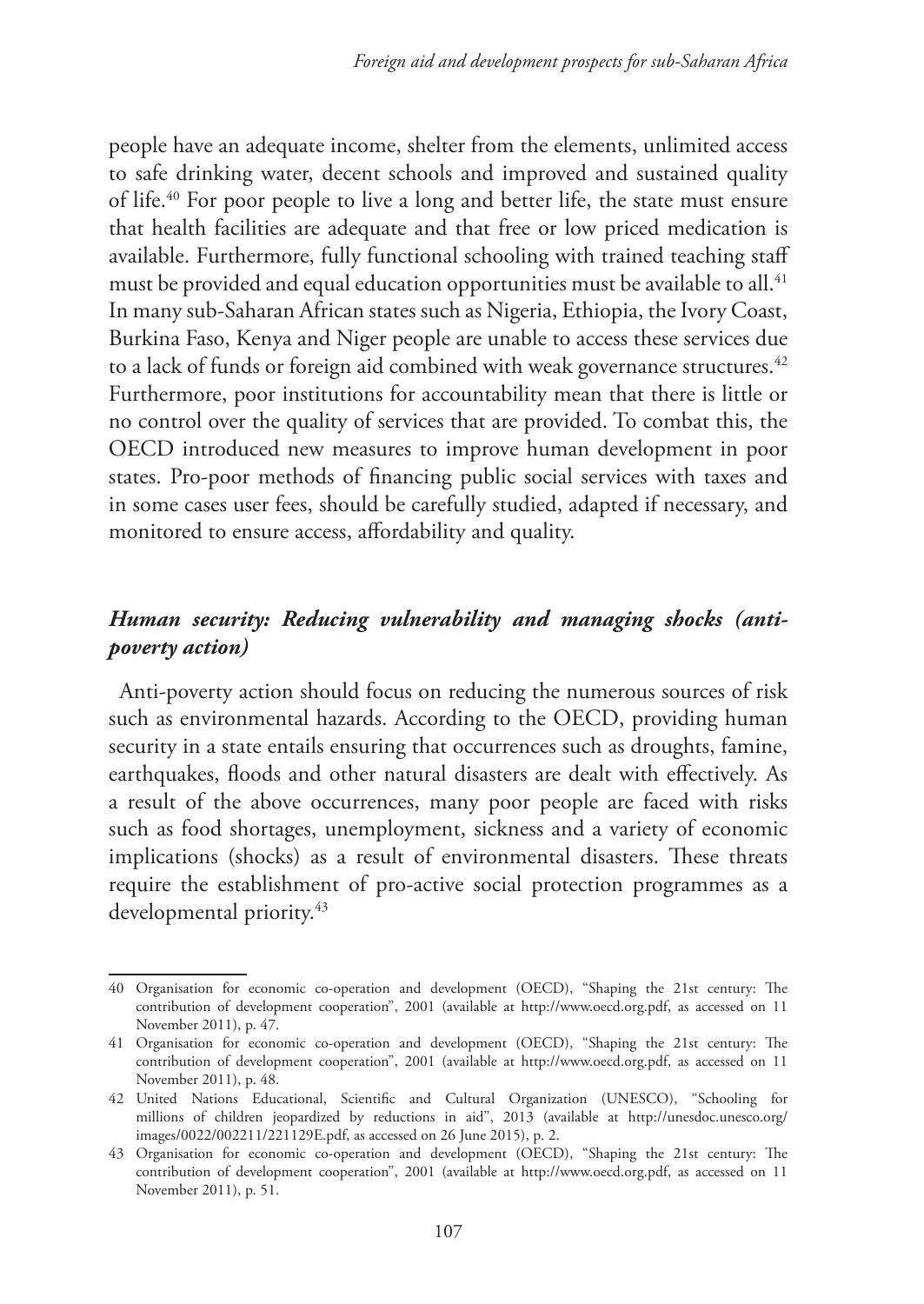### *Initiating political strategies for reducing poverty*

Poverty reduction also entails the streamlining of political processes through the empowerment of poor people and encouraging democratic accountability. Achieving the objective is not only the responsibility of the donor state or institution. Institutions within a state such as the government, civil society and non-governmental organisations must steer and promote social and political transformation.44

### *Support for the strategic poverty reduction by donor states*

The reduction of poverty in poor states requires a strategic partnership between receiver and donor states. This means that the donor state should not only agree with, but also support the developmental goals and priorities as stipulated in the recipient state's strategies for poverty reduction. The recipient state must create the opportunity for a partnership and ensure that all activities are state-led. According to the OECD, the reduction of poverty in poor states must be supported through the necessary institutional reforms which in turn must translate into internal capacity building by their donor states.<sup>45</sup> This means that the recipient and donor states must be in agreement on how the aid should be used. The recipient state, in consultation with the donor state, should then take a considered decision on where and how to use the funds and for what particular purpose.

#### **Contemporary mainstream collective strategies for poverty reduction**

The shift in terms of global developmental thought towards poverty reduction as an instrument for stimulating development in developing states meant that the objectives of foreign aid became more focused. Consequently, the MDGs were adopted by the UN in 2000. At the 2005 World Economic Forum, Tony Blair called for a "big push forward" to end poverty in Africa. This "big push forward" coincided with the adoption of the G8 Gleneagles

<sup>44</sup> Organisation for economic co-operation and development (OECD), "Shaping the 21st century: The contribution of development cooperation", 2001 (available at http://www.oecd.org.pdf, as accessed on 11 November 2011), p. 6.

<sup>45</sup> Organisation for economic co-operation and development (OECD), "Shaping the 21st century: The contribution of development cooperation", 2001 (available at http://www.oecd.org.pdf, as accessed on 11 November 2011), p. 5.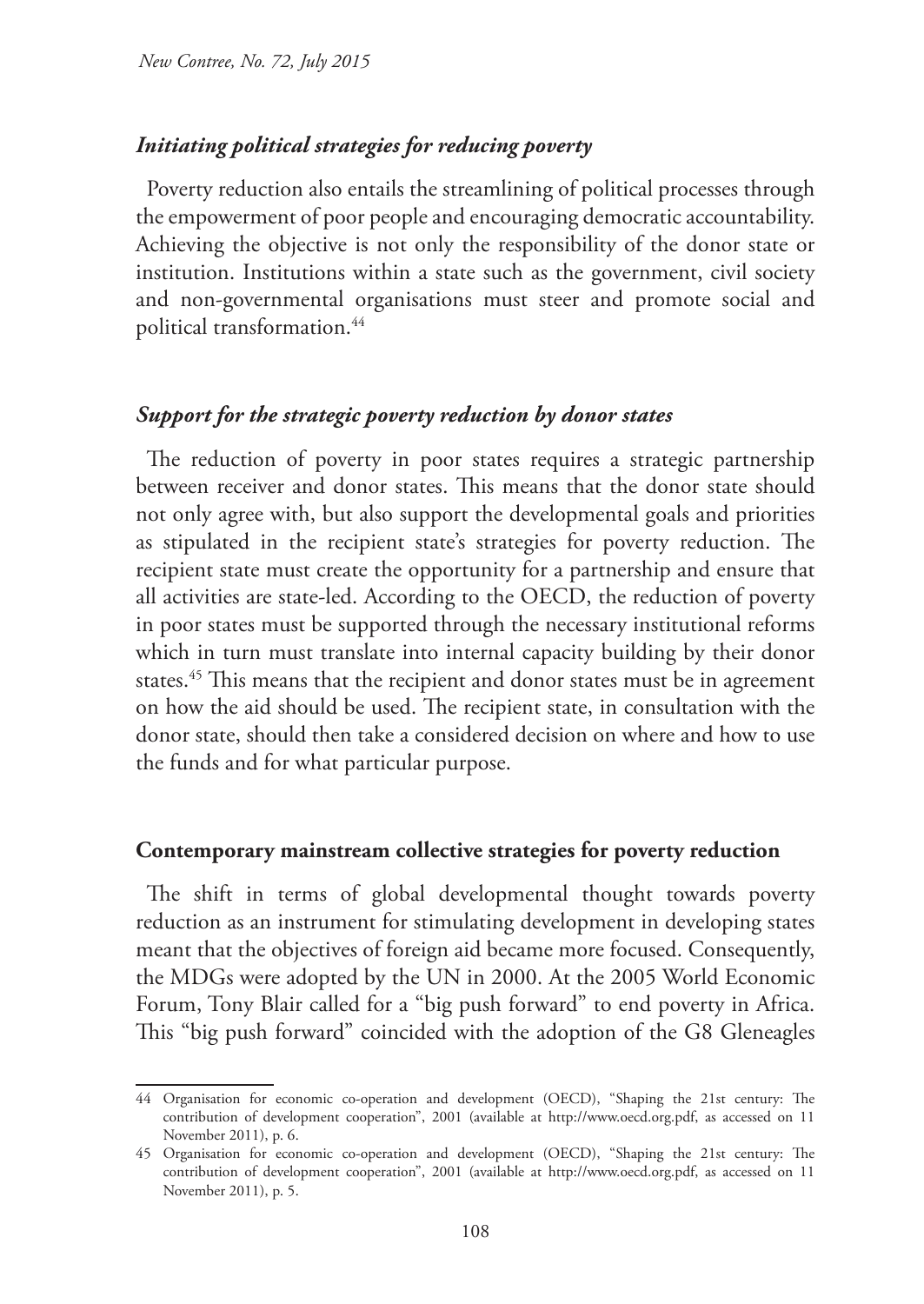commitment.46

## *The MDGs and continued underdevelopment in sub-Saharan Africa*

Many states, especially those categorised as poor states, still have a history of developmental challenges such as poverty, inequality, health crises and etcetera. As indicated above, following a conference in 2000, the UN member states adopted a new interlinking pro-poor strategy to combat underdevelopment in the developing world (in line with the stipulations of the DAC of the OECD). In September 2000, the Millennium Declaration that promotes basic human rights was signed by the representatives of 189 UN member states.<sup>47</sup> The Millennium Declaration, which outlines the Millennium Development Goals (MDGs), was then duly adopted. The MDGs can be defined as eight international pro-poor development goals which all 189 states agreed upon.

In terms of the MDG objectives, the following goals were to be achieved by 2015:48

- Eradicate extreme poverty and hunger;
- Achieve universal primary education;
- Promote gender equality and empower women;
- Reduce child mortality;
- Improve maternal health;
- Combat HIV/AIDS, malaria and other diseases;
- Ensure environmental sustainability;
- Develop a global partnership for development.

These goals provide a blueprint for developed and developing states, international organisations and non-governmental organisations for the utilisation of foreign aid and improving the standard of living in poor states. Despite substantial progress in specifically Asia and Latin America, the implementation of the MDGs has been largely unsuccessful in specifically the poor states in sub-Saharan Africa.<sup>49</sup> The MDGs can, therefore, be described as

<sup>46</sup> W Easterly, "Can foreign aid save Africa?", 2005 (available at http://digitalcommons.csbsju.edu/clemens\_ lectures, as accessed on 27 November 2014) pp. 1.

<sup>47</sup> N Bragg, *Statistics South Africa, fast facts* (Pretoria, National Statistics System Division, 2010), p. 2.

<sup>48</sup> United Nations millennium development goals, "Keeping the promise: United to achieve the millennium development goals", 2000 (available at http//:www.un.org.millennium-development-goals-2015, as accessed on 3 January 2011), pp. 1-7.

<sup>49</sup> JD Sachs, W Mcarthur, G Schmidt-traub, M Kruk, C Bahadur, M Faye, & G Mcord, "Ending Africa's poverty trap" 2004 (available at http://www.unmillenniumproject.or/documents/BPEAEENDMAFRICASPOVERTYTRAP.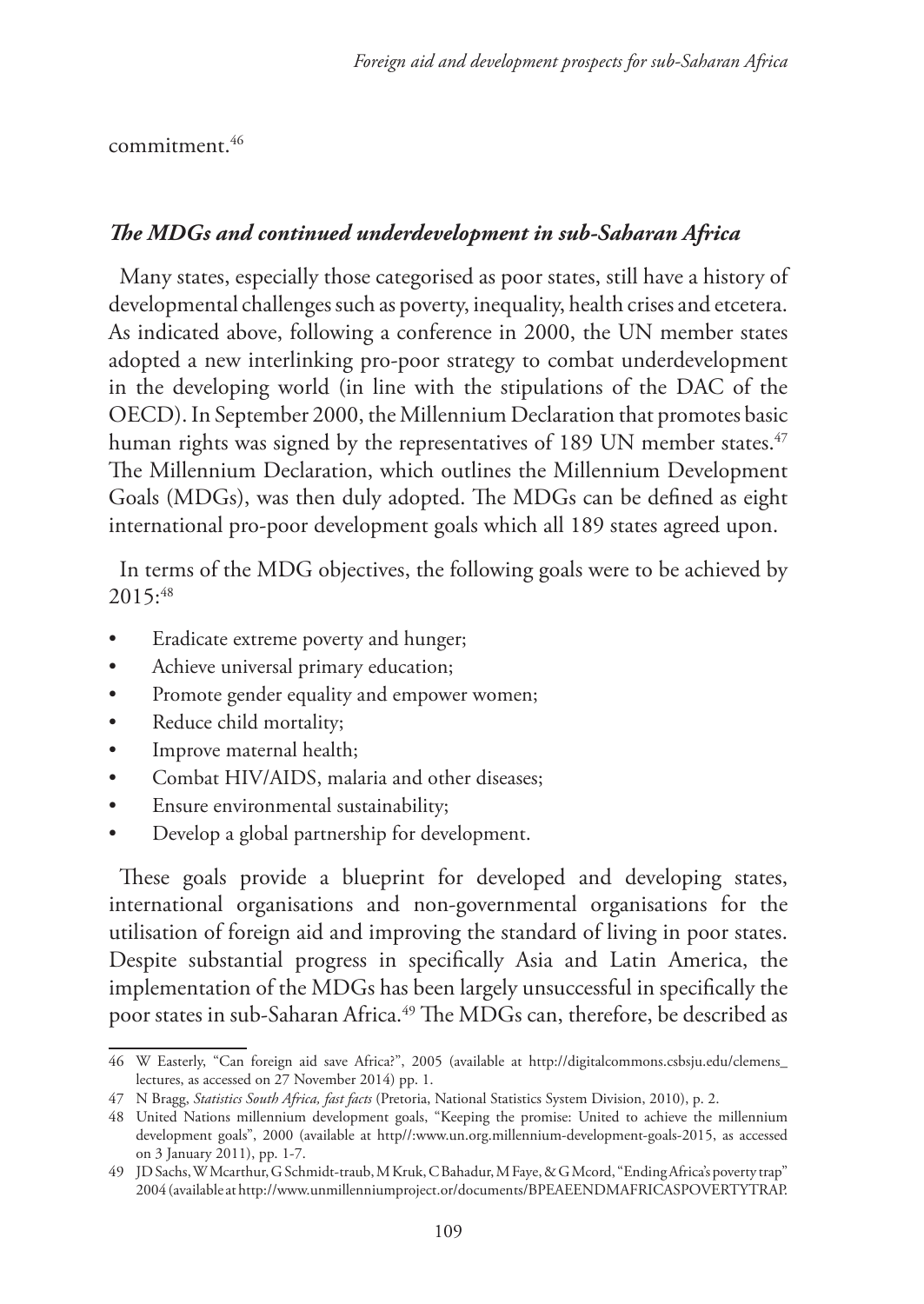partially effective. The African Steering Group on MDGs (2010) has expressed concern that "Africa is not on track in meeting the MDGs by 2015". Isa agrees and maintains that "despite instances of impressive economic performance in some states in sub-Saharan Africa, the continent will probably miss the MDG objective of halving poverty by 2015".<sup>50</sup> This opinion is supported by the 2013 Annual African Union Report on the MDGs. In echoing these sentiments, Ndungane claims that the global community is nowhere near achieving the MDGs in sub-Saharan Africa for the following reasons:

- The failure to reduce poverty through economic growth;
- Approximately 11 million children die per annum of preventable diseases and poverty;
- An unacceptable number of children are still not attending school;
- Insufficient attention given to the treatment of HIV/AIDS;
- Inadequate access to clean water and sanitation;
- The child mortality rate and gender inequality remain high.<sup>51</sup>

The major challenges in sub-Saharan African states which continue to hamper progress towards achieving the MDGs by the target date will be discussed below.

## *Poor governance in sub-Saharan Africa*

Poor governance is a major contributory factor to underdevelopment in many developing states. Van der Elst points out that in the long term, the developmental objective of the MDGs depends on the successful democratisation of political systems and the liberalisation of economies in developing states.<sup>52</sup> In other words, the achievement of the MDGs depends on efficient governance.53 Poor governance in sub-Saharan Africa has led to a marked lack of economic development, poor service delivery and little

pdf, as accessed on 7 March 2012), p. 121.

<sup>50</sup> M Isa, "Africa unlikely to meet some of the Millennium Development Goals", *Business Day*, 28 May 2013, p. 6.

<sup>51</sup> J Ndungane, "One year after the Gleneagles Summit: Implementation, African development and the African monitor", 2006 (available at http://www.cgd.org.the-gleneagle-summit-reverend-njongonkulu-ndunganepdf, as accessed on 16 July 2012), p. 3.

<sup>52</sup> HJ Van der Elst, The effectiveness of the Millennium Development Goals (MDG) as global paradigm shift for poverty eradication in sub-Saharan Africa, *The Journal for Trans disciplinary Research in Southern Africa*, 1 July 2012, pp. 134-153.

<sup>53</sup> HJ Van der Elst, The effectiveness of the Millennium Development Goals (MDG) as global paradigm shift for poverty eradication in sub-Saharan Africa, *The Journal for Trans disciplinary Research in Southern Africa*, 1 July 2012, p. 146.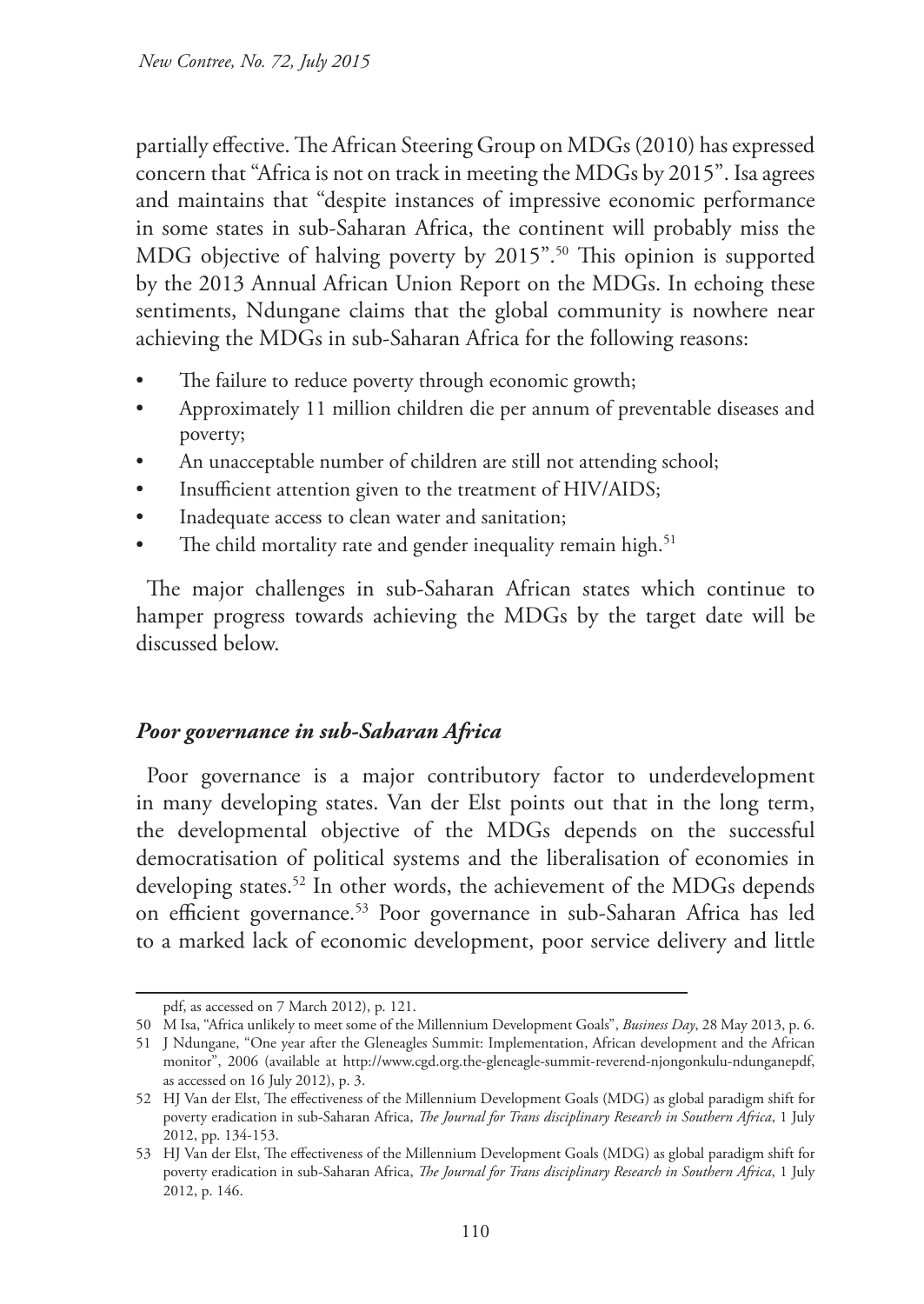concern for the rule of law.54 Sachs indicates that sub-Saharan African states fall short on a number of governance counts including no adherence to the rule of law, measures to control corruption are lacking or ineffective, public administration is inefficient and there is no protection of human rights.<sup>55</sup> Poor governance in states such as Sierra Leone, Angola, Zimbabwe, the Democratic Republic of the Congo (DRC) and Liberia has meant that very little progress has been made towards reaching the MDGs. However, Van der Elst shows that not all sub-Saharan African states are badly governed. For example, Madagascar, Mali, Malawi, Ghana, South Africa and Senegal show signs of good governance.<sup>56</sup> The fact remains that in the region as a whole, poor governance continues to contribute to the region's failure as far as the MDGs are concerned.

## *Extreme poverty in sub-Saharan Africa (the poverty trap)*

It has been established above that, for development to take place in any state, good governance is vital. According to Clemens and Moss, sound governance must be accompanied by accelerated economic growth. If both these elements are not present, the MDGs cannot be met.<sup>57</sup> According to Van der Elst, some sub-Saharan African states are governed well but are too poor to make adequate progress towards economic stability and achieving the targets of the MDGs. Sub-Saharan Africa is still caught in a so-called "poverty trap"; the region is too poor to achieve robust economic growth and most of the states cannot grow.58 This poverty trap is fuelled by multiple deprivations such as lack of access to clean drinking water; inadequate health services; low life expectancy and a high illiteracy rate.<sup>59</sup> Because of extreme poverty and lack of funds, sub-Saharan African governments are unable to develop the necessary

<sup>54</sup> M Obadan, *The external debt crisis: Strategies and policies* (Dakar, Africa Press, 2004), p. 21.

<sup>55</sup> JD Sachs, *Investing in development: A practical plan to achieve the Millennium Development Goals* (London, Earthscan, 2006), p. 4.

<sup>56</sup> HJ Van der Elst, The effectiveness of the Millennium Development Goals (MDG) as global paradigm shift for poverty eradication in sub-Saharan Africa, *The Journal for Trans disciplinary Research in Southern Africa*, 1 July 2012, p. 147.

<sup>57</sup> M Clemens & T Moss, "What's wrong with the millennium development goals", 2005 (available at http:// www.cgdev.org, as accessed on 23 February 2011), pp. 1-2.

<sup>58</sup> JD Sachs, W Mcarthur, G Schmidt-traub, M Kruk, C Bahadur, M Faye, & G Mcord, "Ending Africa's poverty trap", 2004 (available at http://www.unmillenniumproject.or/documents/BPEAEENDMAFRICASPOVERTYTRAP. pdf, as accessed on 7 March 2012), p. 121.

<sup>59</sup> HJ Van der Elst, The effectiveness of the Millennium Development Goals (MDG) as global paradigm shift for poverty eradication in sub-Saharan Africa, *The Journal for Trans disciplinary Research in Southern Africa*, 1 July 2012, p. 148.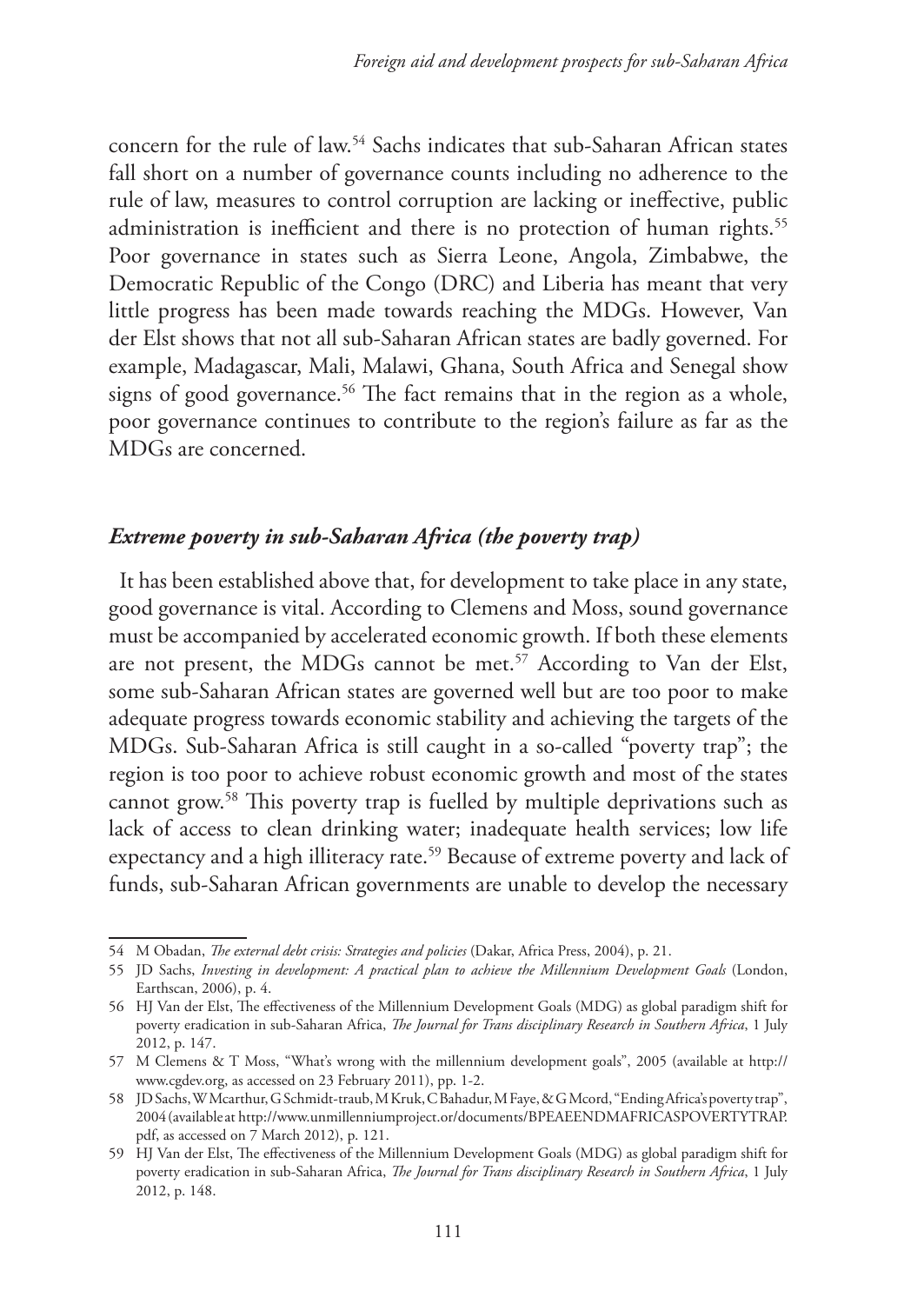pro-poor structures to ensure the success of the MDGs.

### *Lack of infrastructure development*

The absence of functional infrastructure in sub-Saharan Africa has always been a major obstacle for sustainable development in developing states. Velthuizen refers to infrastructure as "all basic inputs into, and requirements for a proper functioning of the economy". Infrastructure refers to roads, railways, telecommunications, electricity, schools, sanitation, transport, ports, piped water and various physical assets.<sup>60</sup> Mutshinyadzi indicates that infrastructure development is "the cornerstone for socio-economic development".<sup>61</sup> After the colonial era, most African states inherited infrastructures which were developed during the colonial period. These infrastructures were eroded during post-independence infighting, ineffective governance, the effects of globalisation and prolonged underdevelopment. The lack of infrastructure development has led to states such as South Sudan, Sudan, Ethiopia, Mozambique and the Democratic Republic of the Congo being classified as so-called least developed countries by the UN.

## **Successes and failures of the Gleneagles pledges on foreign aid in sub-Saharan African states**

Because of the slow progress in achieving the MDGs, the G8 states, namely the USA, Canada, France, Germany, Japan, United Kingdom, Italy and Russia, met at Gleneagles in Scotland in 2005 to discuss new ways to reduce poverty and to improve the economies and developmental environment of the developing states, particularly those in sub-Saharan Africa.<sup>62</sup> The Gleneagles Summit was referred to as a "moment of opportunity" for African states. Before the opening of the summit, Japan announced it would double its aid to Africa. France said it would meet the UN target of 0.7 percent of GDP by 2012, while Germany pledged to increase its official development assistance

<sup>60</sup> AG Velthuizen, *Introduction to thought leadership for Africa's renewal: Deconstructing the African vision for Africa's renewal* (Pretoria, Unisa Press, 2011), p. 82.

<sup>61</sup> LM Mutshinyadzi, "The significance of infrastructure development and management in the realization" (Paper, Thabo Mbeki African Annual Conference, Pretoria, 2010), p. 13.

<sup>62</sup> SS Kpebu, "All pledges and no action as the G8 Summit convenes in Canada, what benefit for Africa and Africans?", 2010 (available at http://www.emnews.com/opinions/all-pldges-and-no-action-as-the-g8-summitconvenes-in-canada-what-benefit-for-africa-and-african, as accessed on 23 June 2010), p. 5.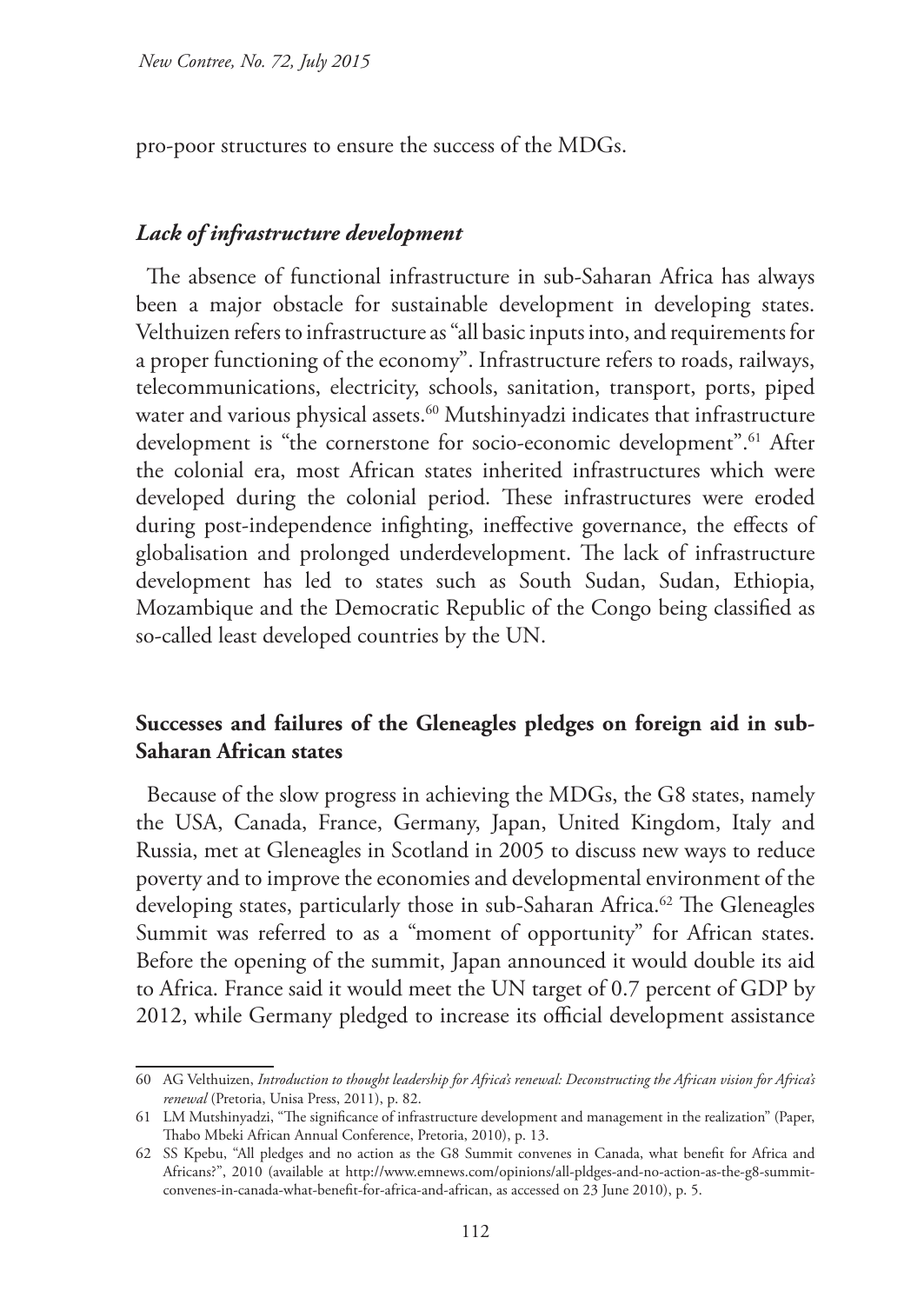(ODA) to 0.5 percent by 2010 and reach the UN target by 2014. Only the United States remained content with the 0.2 percent of GDP it had been giving for years.63 During the summit, new pledges such as peace and stability, promoting good and responsive governance, investing in people, promoting growth, financing for development and allocating 0.7 percent of developed states Gross National Income (GNI) to poor states were made by the G8 states. These commitments were also met by sustaining important allocations to Africa.64 According to Sithole, the above pledges made by the G8 states at Gleneagles can be summarised as follows:<sup>65</sup>

### *Ensuring sustained peace and stability*

For any national or regional economy to develop there must be peace and stability. At the Gleneagles Summit the G8 member states agreed on new pledges to protect and promote peace and stability in periphery states. The support included military assistance in the form of a standby force, support to the African Union (AU) in deploying unarmed military observers and developing the ability to launch civilian police operations if necessary to support peace efforts and support for regional and international organisations in maintaining international stability and promoting peace and security. Further support included the allocation of funds for reconstruction needs such as the disarmament, demobilisation and re-integration of armed forces into civilian society. If these pledges were met, they would have a positive impact on economic development in the region.

#### *Promoting good and responsive governance*

Many African states still have poor levels of governance with state institutions that are run by unskilled, uneducated personnel and corrupt politicians. There are political elites who have clung to power for many years and others who have been removed from power. In such states, national elections are

<sup>63</sup> GO Kofi, *Hello Africa tell me, how are you doing?: A noble continent in painful renaissance* (Johannesburg, Hello Africa Publishing, 2005), p. 57.

<sup>64</sup> Organisation for economic co-operation and development(OECD), "Report on aid predictability: Survey on donors' forward spending plans 2010-2012" (available at http//:www.oecd.org-oecd-report-on-aidpredictability-survey-on-donors'-forward-spending-plans-2010-2012.pdf, as accessed on 29 June 2010), p. 8.

<sup>65</sup> KJ Sithole, "The role of foreign aid and the underdevelopment of the states in sub-Saharan Africa", M.A, NWU, 2014, pp. 74-78.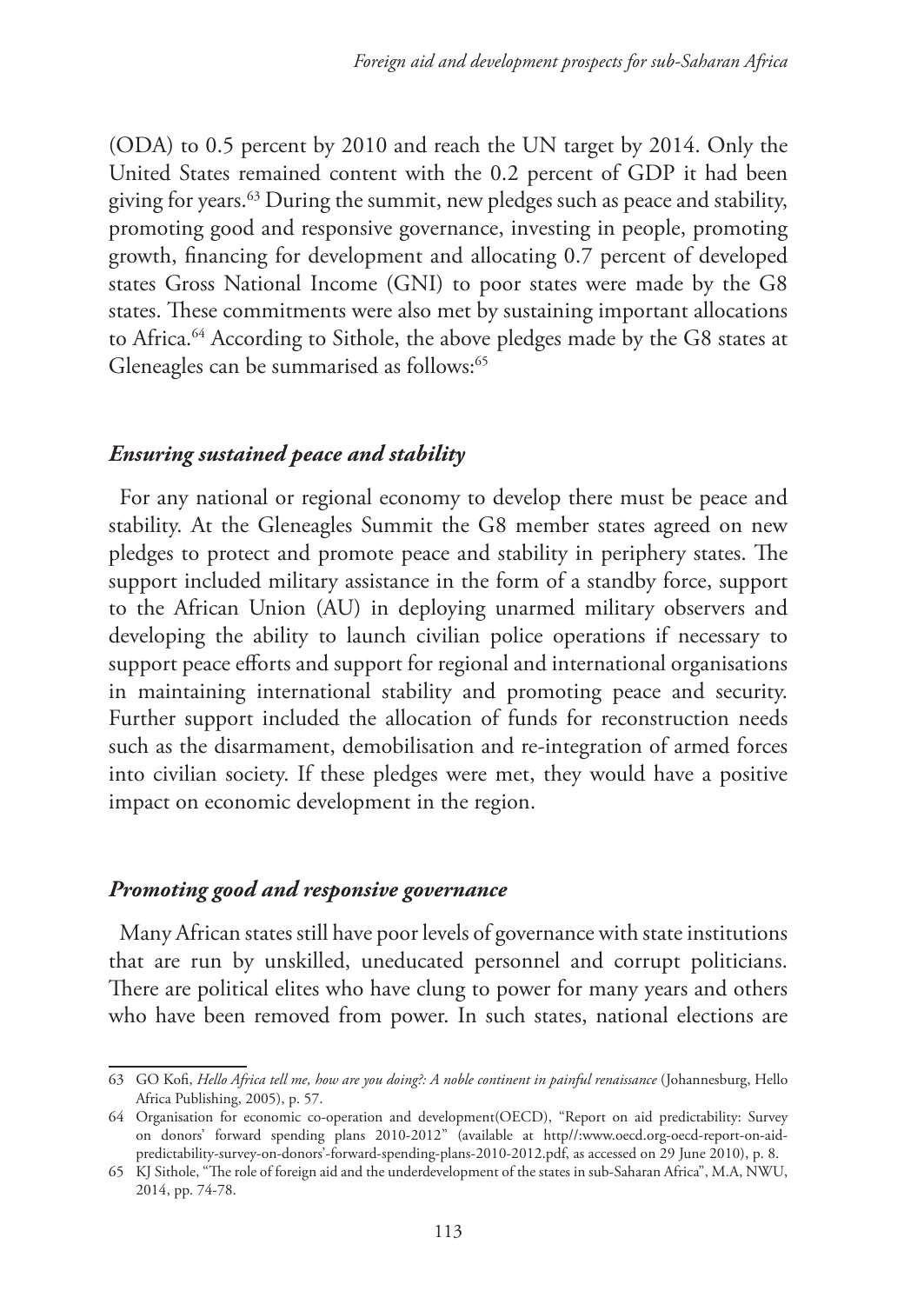often undemocratic and there is a high level of human rights violations. In trying to remedy such circumstances in the African continent, the G8 states have agreed to promote and enhance effective governance, support elected democratic governments and promote human rights.<sup>66</sup> Efficiently governed states bring peace and security, sustained economic growth, respect for human rights and delivery of essential services to the people.<sup>67</sup> The following support actions were promised: assisting in strengthening developmental institutions such as the New Partnership for African Development (NEPAD) and the African Union (AU); promoting public institutional transparency in dealing with public revenues, budgets and expenditure; encouraging African states to implement the African Charter on Human Rights; ensuring that the international financial system and the part played by developing states in this system is protected from illicit corruption; and promoting the acceptance of legislation by developing states which criminalises bribery of public officials by the private sector.

### *Investment in people*

The G8 states agreed to support the region to improve education, food security and health, thereby uplifting the wellbeing of the people in general. The following pledges were made: to assist democratically elected African governments to promote private ownership and investment in education by building new schools; to ensure that there is a close relationship between African states and other developed states in imparting a wide range of skills and thereby producing trained African professionals. The building of higher education institutions and centres for science and technology is an important step in this direction; to increase and train a sufficient number of doctors, nurses and skilled people in the health sector by improving the health systems in African states; and to reduce the rate of HIV infections and promoting a drive for an AIDS-free generation by working with UNAIDS, the World Health Organisation and other international and local organisations to establish and implement an HIV prevention strategy. The G8 states believed that these pledges would provide the people of Africa with skills, quality education and reduce diseases such as HIV/AIDS and malaria, thus ensuring

<sup>66</sup> World bank, "Millennium Development Goals: Promote gender equality and empower women by 2015", 2011 (available at http://www.worldbank.org/ mdgs/gender.html, accessed on 7 February 2012), p. 21.

<sup>67</sup> G8 Gleneagles Communiqué, "The-G8-gleneagles-summit-communique", 2005 (available at http://www.iijd. org., as accessed on 7 August 2013), p. 17.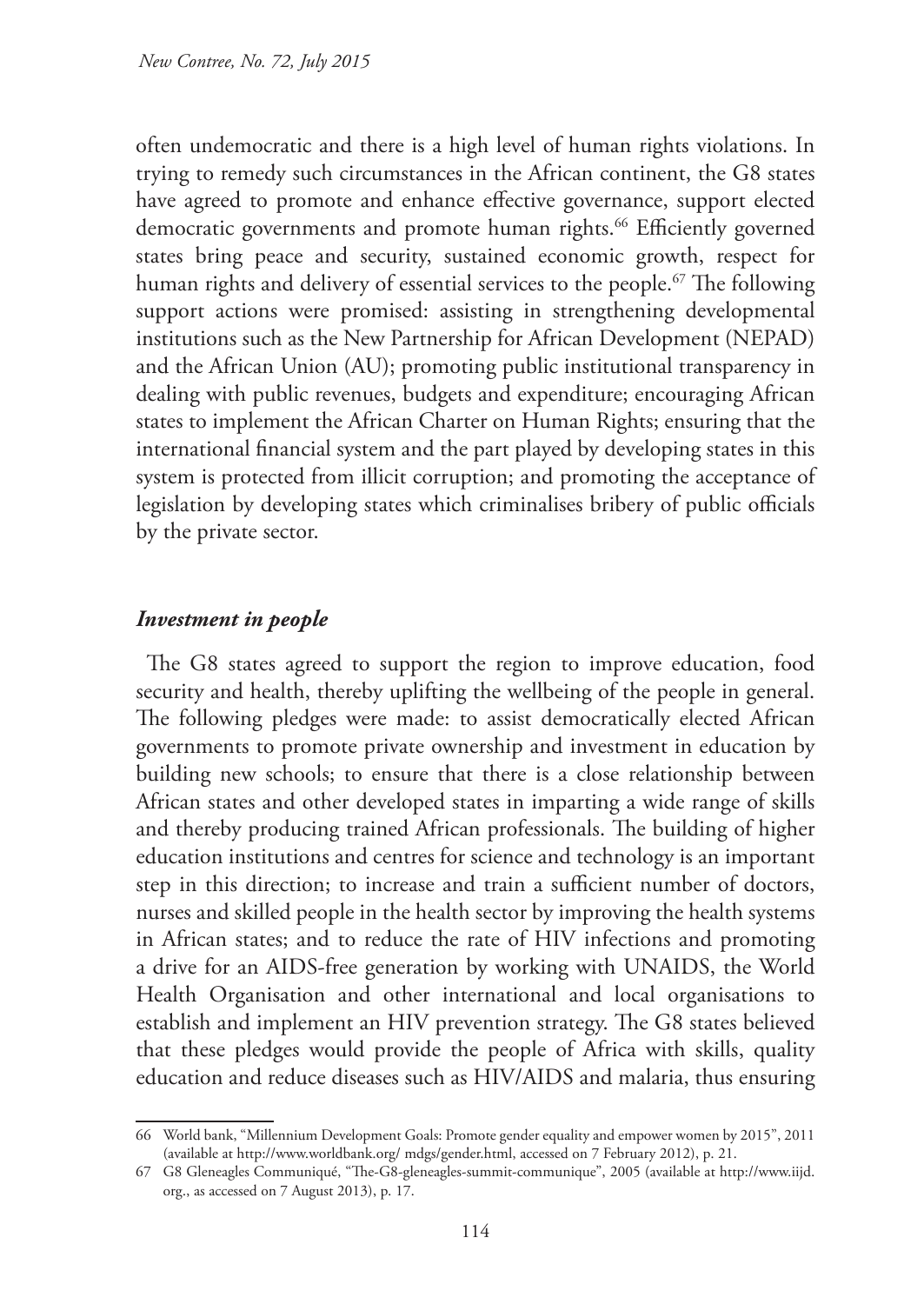a better quality of life for poor people in Africa (G8 Gleneagles 2005).

## *The promotion of growth*

For any state to develop economically there should be proper structures in place such as a sound national constitution, the promotion of private enterprises, respect for the rule of law and good government.<sup>68</sup> Due to the marked lack of economic growth in Africa, the G8 states have undertaken to promote a stable, efficient and harmonised economic sector and increase the access to finance by pledging the following: to increase assistance to developing states by building physical, human and institutional capacity to facilitate trade; to help African producers to meet the global standards of food and other export products by providing new resources such as infrastructure and training; to support African efforts to promote South to South trade and regional integration; to promote transparent trading rules; to support investment, innovation and enterprise development; and to create measures which will open up employment opportunities for the youth in Africa.<sup>69</sup> Promoting economic growth in Africa will lead to a better life for all and hopefully enable Africa to meet the MDGs by 2015.

### *Finance for development*

To ensure that the developing states, particularly those referred to as "heavily indebted poor states" (HIPC), improve their economies, the G8 states have pledged to help achieve the MDGs by 2015, particularly in Africa, by increasing official development assistance (ODA) in addition to the normal resources provided; to increase foreign aid to Africa by US \$25 billion in 2010; to increase foreign aid to all developing states by US \$50 billion a year by 2010; to write off an additional US \$15 billion owed by 21 African states; and to provide aid support to African states with improved developmental strategies.

In terms of the Multilateral Debt Relief Initiative (MDRI), international financial institutions agreed to provide upfront, irrevocable 100 percent debt

<sup>68</sup> J Iliffe, *Africans, the history of a continent* (Cambridge, Cambridge University Press, 2007), p. 259.

<sup>69</sup> G8 Gleneagles Communiqué, "The-G8-gleneagles-summit-communique", 2005 (available at http://www.iijd. org., as accessed on 7 August 2013), p. 19.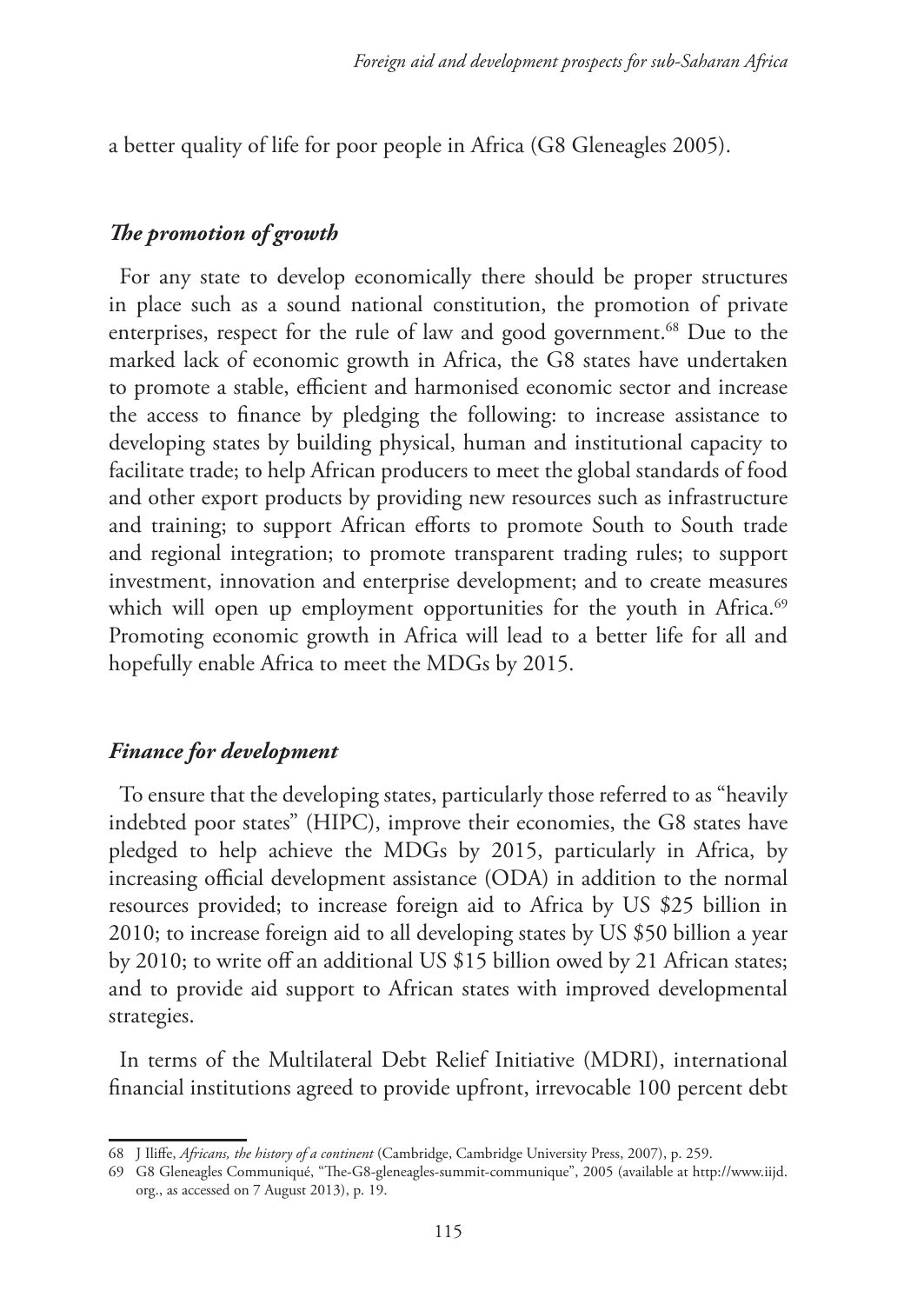relief.70 Effeh points out that the HIPC initiative symbolises an admission of the unsuitability of the SAPs imposed on Africa by the IMF and World Bank.71 The OECD suggested in 2010 that despite the planned increased commitment effort, the African pledges made by the G8 member states would not be fully met.72

#### **The failure of developed states to commit to the Gleneagles agreement**

The OECD suggested in 2010 that, despite the planned increased commitment effort, the pledges made by the G8 member states would not be fully met. The reasons are mainly linked to the absence of commitment by developed states to provide the agreed amount of foreign aid to developing states.73 This lack of commitment can mainly be linked to the prioritisation of the national self-interest of donor states. In this regard, there tends to be a focus on global events such as the impact of an international recession, control of illegal immigration, the fight against international terrorism, market protectionism and trade barriers, prioritised trade relations, promoting regional security, among others. The implication is that most states in sub-Saharan Africa are not receiving sufficient amounts of capital in order to achieve their envisaged development objectives.<sup>74</sup>

As indicated, this article's point of departure is that there are no clear-cut short-term solutions to development challenges in the region. What is clear, is that the success of foreign aid depends on the levels of commitment to succeed by both donors and receivers. In order to move closer to a universal solution, there is a need to channel and utilise the different forms and formats of foreign aid more effectively. The specific issues that need to be prioritised will be identified and motivated in the concluding section.

<sup>70</sup> JW Harveson & D Rothchild, *Africa in world politics: Reforming political order* (Philadelphia, Westview Press, 2009), p. 56.

<sup>71</sup> EU Effeh, "Sub-Saharan Africa: A case study on how not to realize economic, social and cultural rights, and a proposal for change", 2005 (available at http://www.law. northweastern.edu/journals/jihr/v3/2, as accessed on 8 April 2013), p. 2.

<sup>72</sup> Organisation for economic co-operation and development, "Report on aid predictability: Survey on donors' forward spending plans 2010-2012", 2010 (available at http//:www.oecd.org-oecd-report-on-aid-predictabilitysurvey-on-donors'-forward-spending-plans-2010-2012.pdf, as accessed on 29 June 2012), p. 8.

<sup>73</sup> Economist print edition, "Waylaid: Exuberant promises to raise aid spending are unlikely to be fulfilled", 2010 (available at http://www.economist.com/node/17633128?story\_id=17633128 as accessed on 26 January 2011), pp. 2-3.

<sup>74</sup> KJ Sithole, "The role of foreign aid and the underdevelopment of the states in sub-Saharan Africa", M.A, NWU, 2014, p. 100.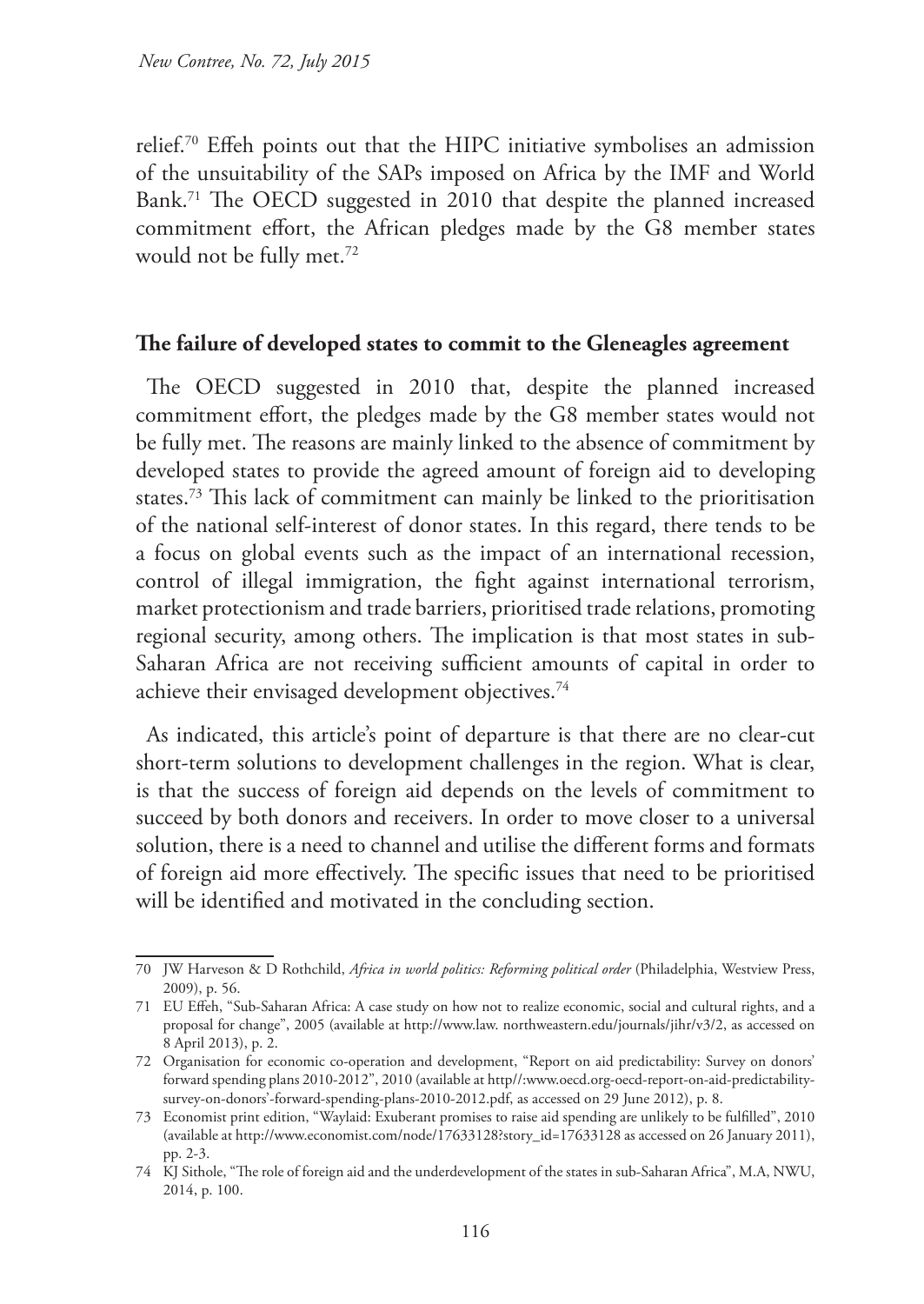#### **Conclusion**

Despite decades of foreign aid, the situation in the sub-Saharan African region can be summarised briefly. Currently the region still faces many different challenges such as lack of economic development, slow implementation and/or lack of effective developmental policies, poor leadership, inadequate infrastructure, high levels of corruption, low representation of women in decision-making positions, low literacy rates for female gender-based violence, and inadequate allocation of resources. It is clear that government systems remain weak and unpredictable. It also appears that there is a global absence of new and innovative ideas on how real progress might be achieved.75

In order to explain the reasons for the above status quo, the key assumption in this article was that the states in sub-Saharan Africa remain subjected to a seemingly irreversible spiral of underdevelopment. This assumption was linked to the reality that the high flow of foreign aid has done little to reduce poverty in sub-Saharan Africa. Sachs is of the opinion that this failure of developmental initiatives (such as foreign aid) to sub-Saharan Africa can be attributed to the extremity of the levels of poverty or the so-called poverty trap in the region.76 Many states are so poor that the basic requirements needed to reduce poverty are absent. These requirements include necessities such as good governance, infrastructure, expertise and international knowledge networks to facilitate development.

Easterly agrees, but also links the failure of aid to develop sub-Saharan Africa to the absence of western accountability.77 Although there is a global collective effort to uplift sub-Saharan Africa, accountability guidelines to the poor for the results of aid initiatives, remain holistic and neglected. This holistic collective effort means that there are no individual western aid agencies or politicians that can be held accountable for the outcomes (failures) of aid objectives. It, in fact, weakens the obligation of donors to be accountable to the poor. According to Easterly,78 specific donors must be held accountable for the outcomes of foreign aid initiatives. It is, therefore, necessary for specific

<sup>75</sup> KJ Sithole, "The role of foreign aid and the underdevelopment of the states in sub-Saharan Africa", M.A, NWU, 2014, p. 106.

<sup>76</sup> JD Sachs, W Mcarthur, G Schmidt-traub, M Kruk, C Bahadur, M Faye, & G Mcord, "Ending Africa's poverty trap", 2004 (available at http://www.unmillenniumproject.or/documents/BPEAEENDMAFRICASPOVERTYTRAP. pdf, as accessed on 7 March 2012), p. 121.

<sup>77</sup> W Easterly, "Can foreign aid save Africa?", 2005 (available at http://digitalcommons.csbsju.edu/clemens\_ lectures, as accessed on 27 November 2014), p. 3.

<sup>78</sup> W Easterly, "Can foreign aid save Africa?", 2005 (available at http://digitalcommons.csbsju.edu/clemens\_ lectures, as accessed on 27 November 2014), p. 22.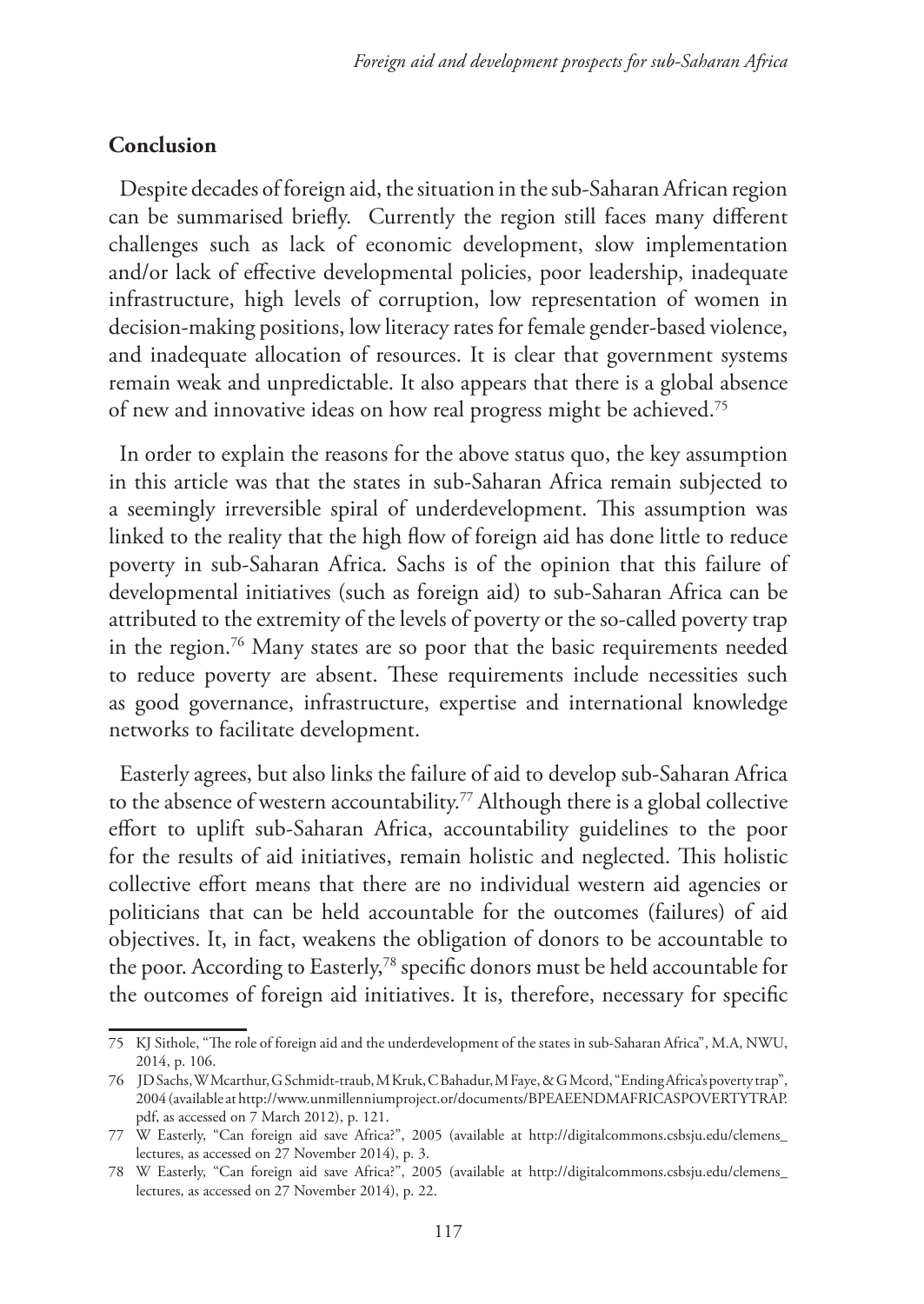mechanisms to be developed in order to ensure that individual politicians and aid agencies can be held accountable for the failure of specific projects.

Easterly is also of the opinion that developmental strategies must be built around the following focal points:<sup>79</sup>

- Developing states must design a national development strategy by consulting foreign and domestic expertise. This would typically include developmental organisations linked to the achievement of foreign aid objectives. The unique needs and circumstances of states in sub-Saharan Africa must, however, be taken into consideration. This must lead to an accelerated economic growth rate.
- Ensuring political, economic and social stability in order to create an environment that is conducive to the effectiveness of the developmental initiatives (good governance and the rule of law).
- Overcoming the poverty trap through the promotion of a culture of saving and the correct utilisation of available funding (eradicating extreme poverty).
- Developed states must be committed to planned assistance, availability of enough foreign aid, not be prescriptive, and aid must be directed to developing states that are impoverished and in need.
- There must be development communication, cooperation and coordination between developmental organisations, developed and developing states.

According to Sithole, the development problems in sub-Saharan Africa remain multidimensional and complex.80 There seems to be no short-term solutions. However, it is increasingly clear that if there is to be a solution, it will firstly have to come from within sub-Saharan Africa. In other words, state-specific and indigenous development models must transpire. Secondly, there must be a pro-active cooperative partnership between the donor states and the receiver states in sub-Saharan Africa towards sustained development. Against this background both donors and receivers need to be committed to the following holistic objectives:

- An adherence by developed states to the foreign aid stipulations of the 2005 Gleneagles agreement.
- Designing and implementing pro-active measures to ensure growth and stability and improving life in the rural sector.
- Facilitating good governance and predictability of political systems.

<sup>79</sup> W Easterly, "Africa's poverty trap", 2007 (available at http://economistview.typepad.com/economistview/2007/03/ william\_easterl.html, as accessed on 3 March 2012), p. 4.

<sup>80</sup> KJ Sithole, "The role of foreign aid and the underdevelopment of the states in sub-Saharan Africa", M.A, NWU, 2014, pp. 113-114.